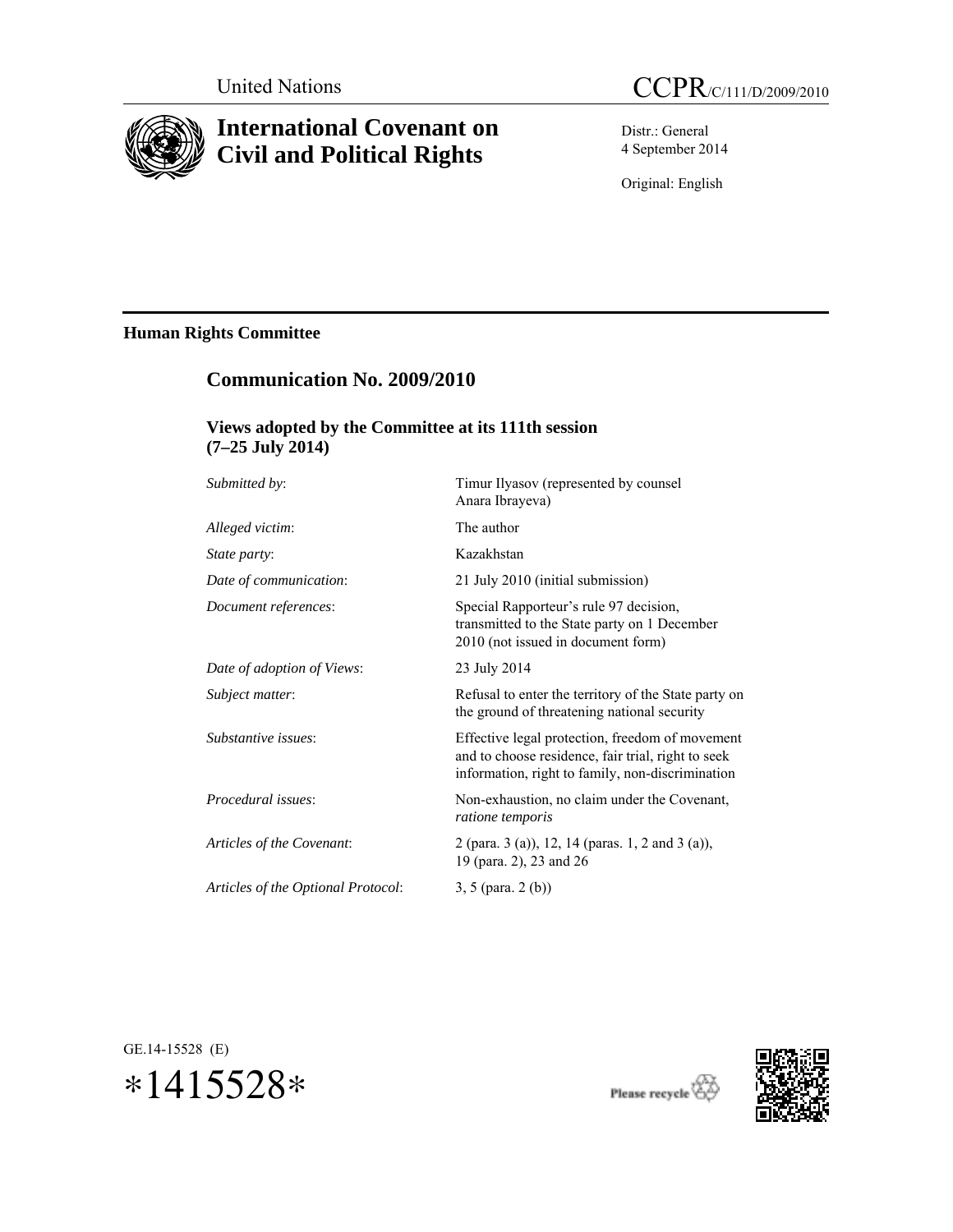## **Annex**

# **Views of the Human Rights Committee under article 5, paragraph 4, of the Optional Protocol to the International Covenant on Civil and Political Rights (111th session)**

concerning

#### **Communication No. 2009/2010**\*

| Submitted by:          | Timur Ilyasov (represented by counsel<br>Anara Ibrayeva) |
|------------------------|----------------------------------------------------------|
| Alleged victim:        | The author                                               |
| State party:           | Kazakhstan                                               |
| Date of communication: | 21 July 2010 (initial submission)                        |

 *The Human Rights Committee*, established under article 28 of the International Covenant on Civil and Political Rights,

*Meeting* on 23 July 2014,

*Having concluded* its consideration of communication No. 2009/2010, submitted to the Human Rights Committee by Timur Ilyasov under the Optional Protocol to the International Covenant on Civil and Political Rights,

*Having taken into account* all written information made available to it by the author of the communication and the State party,

*Adopts* the following:

#### **Views pursuant to article 5, paragraph 4, of the Optional Protocol**

1. The author of the communication is Timur Ilyasov, a national of the Russian Federation, of Chechen ethnicity, born in 1971. He claims to be a victim of violations by Kazakhstan of his rights under article 2, paragraph 3 (a), article 12, article 14, paragraphs 1, 2 and 3 (a), article 19, paragraph 2, and articles 23 and 26 of the International Covenant on Civil and Political Rights.<sup>1</sup> The Committee notes that the facts, as presented by the author,

\* The following members of the Committee participated in the examination of the present communication: Yadh Ben Achour, Lazhari Bouzid, Christine Chanet, Cornelis Flinterman, Yuji Iwasawa, Walter Kälin, Zonke Zanele Majodina, Gerald L. Neuman, Sir Nigel Rodley, Víctor Manuel Rodríguez Rescia, Fabián Omar Salvioli, Dheerujlall Seetulsingh, Anja Seibert-Fohr, Yuval Shany, Konstantine Vardzelashvili, Margo Waterval and Andrei Paul Zlătescu. The text of a joint opinion by Committee members Gerald L. Neuman, Yuji Iwasawa and Walter Kälin (concurring) is appended to the present Views. The text of an individual opinion by Committee member Anja Seibert-Fohr is appended to the present

Views. The text of an individual opinion by Committee member Yuval Shany is appended to the present

Views.<br><sup>1</sup> The Optional Protocol entered into force for Kazakhstan on 30 September 2009.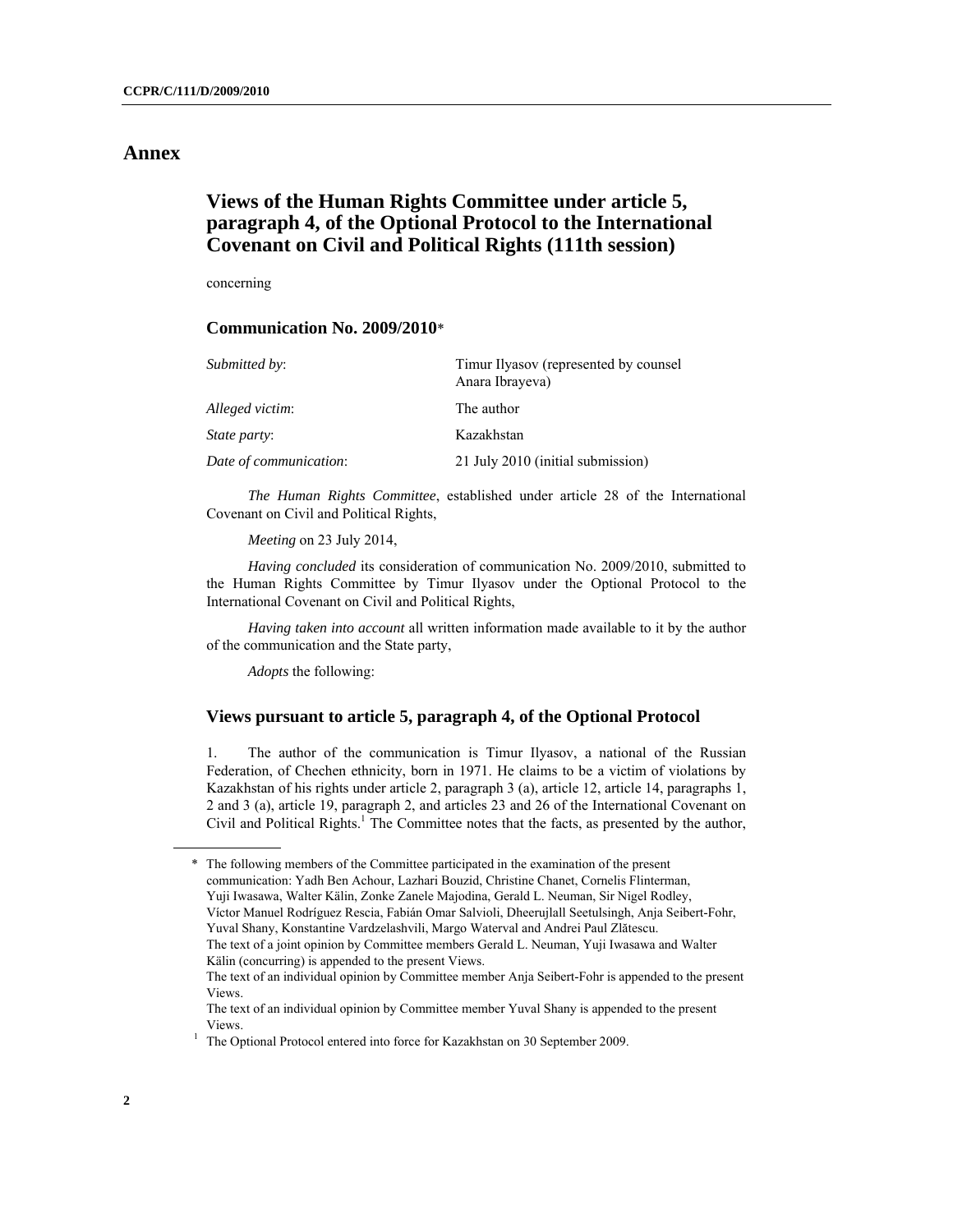in relation to article 23 also appear to raise issues under article 17 of the Covenant. The author is represented by counsel.

#### **The facts as presented by the author**

2.1 The author arrived in Kazakhstan for the first time in 1994 and had been residing there ever since, originally with temporary residence permits and since 2000 with a permanent residence permit. On 25 February 2003, he married a Kazakh national and on 10 June 2003 they had a son, who is also a Kazakh national.

2.2 On 14 February 2008, the author, together with his son, went to the Russian Federation to visit his parents. On his return on 24 August 2008, at the checkpoint at the airport of Aktau, members of the border service of the National Security Committee (NSC) of Kazakhstan refused to allow him to enter the country without giving him any explanation. The author's wife had to travel more than 1,000 kilometres to collect their son, who afterwards remained with her in Kazakhstan. Later, the border police informed the author that his entry into Kazakhstan had been prohibited.

2.3 The author's wife requested assistance from the Kazakhstan International Bureau for Human Rights and Rule of Law. The Bureau wrote to the NSC enquiring about the grounds for denying the author entry into the country. On 23 September 2008, they received a reply from the Deputy Commander of the NSC

 stating that the author is prohibited from entering the country in accordance with article 22 of the Law on Population Migration of 13 December 1997 in the interests of State security.

2.4 On 17 November 2008, the Bureau lodged a complaint on behalf of the author before the Astana City Court against the prohibition of entry into Kazakhstan. On 21 November 2008, the Court refused to hear the complaint, claiming that the Bureau representative did not have the required authorization from the author to lodge the complaint. The Bureau appealed that ruling before the Sarsk Regional Court, which granted the appeal and, by a decision of 13 January 2009, returned the case to the Astana City Court. On 27 February 2009, the Bureau supplemented the complaint, specifically claiming violations of the author's right to receive information on the reasons for being denied entry to the country, his freedom of movement and freedom to choose his residence, his rights to marriage and family, and the presumption of innocence.

2.5 On 2 March 2009, the Astana City Court rejected the complaint, stating that the contested actions of the authorities were in accordance with the law, that the NSC had acted within the competencies attributed to it by law and that the rights of the author had not been violated. The court referred to article 5, paragraph 2, of the Law on National Security Organs, according to which the rights of citizens can be limited in the interest of national security and gave as a reason the author's alleged involvement in illegal activities in the Russian Federation, without going into detail.

2.6 As the denial of entry was based on classified information, which had been provided to the NSC in May 2007 by the Russian Federation authorities, on 4 March 2009 the Bureau sent a request to the NSC to declassify the information and provide it to the author. The NSC replied that: "[…]information obtained from competent authorities of the Russian Federation regarding Timur Ilyasov is "stamped secret" in line with the regulatory legal acts of the Russian Federation".2

<sup>&</sup>lt;sup>2</sup> National Security Council letter dated March 2009, numbered No.  $3/3$ -1836, and signed by a Deputy Head of Department. Translation provided by the author.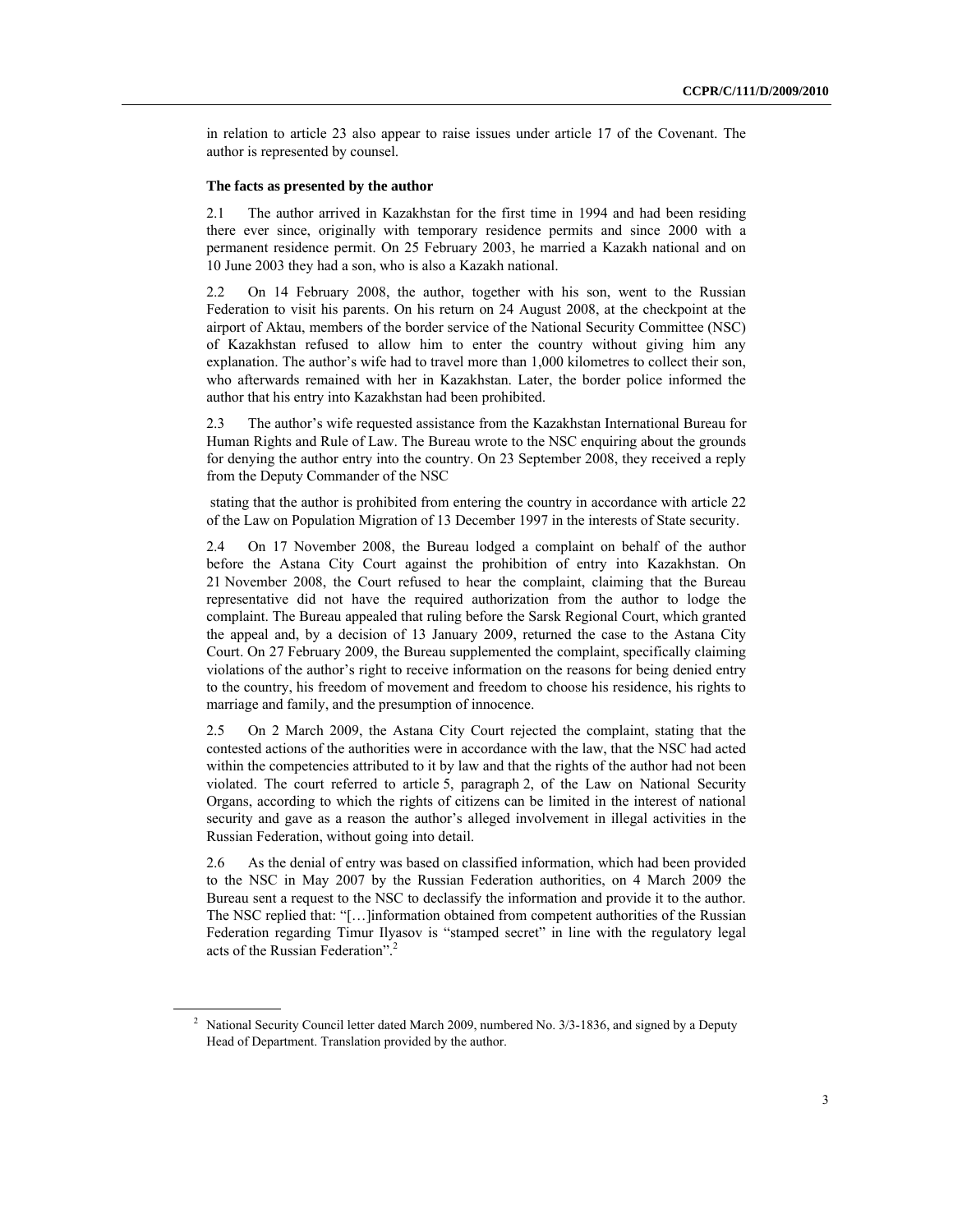2.7 On 16 March 2009, the Bureau submitted an appeal against the Astana City Court decision to the Sarsk Regional Court, which on 21 April 2009 rejected the appeal and confirmed the first instance decision. On 18 May 2009, the Bureau filed a supervisory review request before the supervisory appeals board of the Sarsk Regional Court, but it was rejected on 11 June 2009. The Bureau attempted to submit supervisory review requests to the Procurator-General of Kazakhstan (on 16 July 2009), and the Supreme Court (on 11 September 2009), which were rejected (respectively on 16 August 2009 and on 15 October 2009). The author contends that he has exhausted all available and effective domestic remedies.

#### **The complaint**

3.1 The author claims to be a victim of violations by Kazakhstan of his rights under article 2, paragraph 3 (a), article 12, article 14, paragraphs 1, 2 and 3, article 19, paragraph 2, article 23 and article 26 of the Covenant.

3.2 The author submits that he did not have any effective means of judicial protection given that none of the judicial instances that he addressed reviewed his case on the merits; which violates article 2, paragraph 3 (a), of the Covenant. He also submits that all judges are appointed by the President of Kazakhstan, which demonstrates the dependence of the judiciary on the executive power.

3.3 The author further submits that he had never violated the rules for residing in Kazakhstan and that there were no court judgments excluding him from that territory. He states that the State party violated his freedom of movement and his freedom to choose his residence by arbitrarily prohibiting him from entering the country, and using as a pretext the need to protect State security, without specifying which regulatory Act he had violated and what crime he had committed — which is in violation of article 12 of the Covenant. The author claims that the above is a continuous violation, since even though the prohibition happened in 2008, at the time of the submission he was still not being allowed to enter Kazakhstan. The author claims that the authorities used a blanket legislative norm to prohibit his entry into the country and failed to demonstrate why the prohibition was necessary in a democratic society. He also maintains that it is not clear exactly what interests are protected by the prohibition and that the limitation of his rights was disproportionate to the protected interests.

3.4 The author submits that he did not receive a fair court examination of his claims, in violation of article 14, paragraphs 1 and 3 (a) of the Covenant, because: the executive power plays a dominating role in the judicial system and heavily influences the process of the appointment of judges; the independence of the judges is undermined by the dominant role of the prosecutor's office in the entire legal process. He maintains that neither fairness, nor publicity were ensured in the court proceedings in his case, since the first instance hearing took place in "closed regime" to ensure the secrecy of the case materials; the judge who heard the case did not allow audio recording of some parts of the case; during the second instance trial the court also closed the hearing, while allowing a member of the NSC to remain there; and some of the materials presented by the NSC were "blacked out", which did not allow the author's lawyer to adequately prepare the defence.

3.5 The author submits that his right to information has been violated, because when he was refused entry to the country he was not given any explanation on the grounds for the prohibition. He maintains that subsequent attempts to obtain such information were also unsuccessful, since the letters from the NSC only stated that the prohibition was imposed in the interests of national security. Even during the court proceedings he could not obtain information regarding what illegal activities he was accused of, since his lawyer was denied access to "classified" case materials, in violation of article 20 of the Constitution of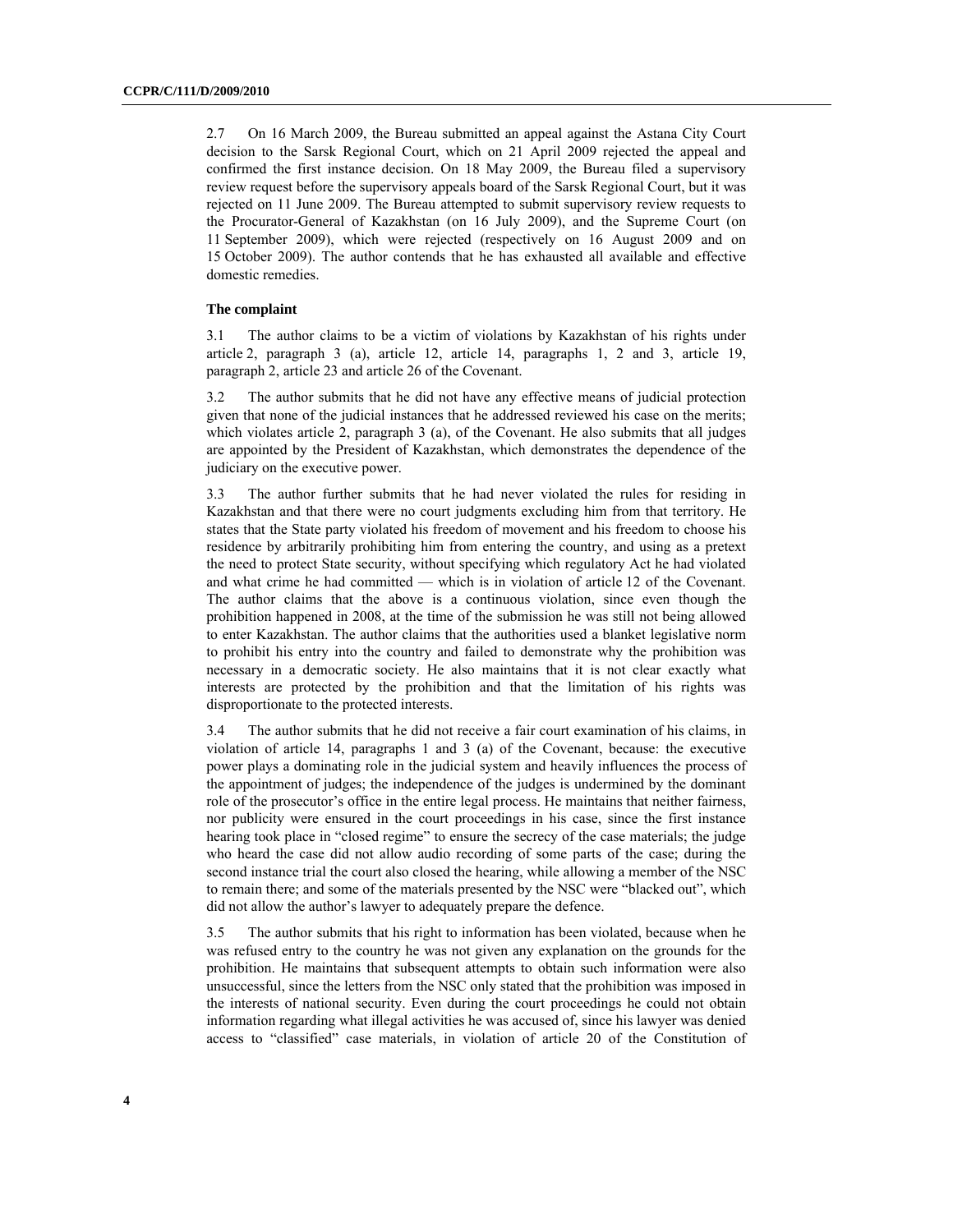Kazakhstan, article 20 of the Law "On the Procedure for Considering Appeals of Physical and Legal Entities" and of article 19 of the Covenant. The violation continues at present.

3.6 The author submits that the prohibition to enter Kazakhstan violated his right to a family life under article 23 of the Covenant, since it endangers his family life, by preventing him from living with his wife and son. The violation continues at present.

3.7 The author claims that he was denied entering to the country because of his Chechen ethnicity, his place of residence in the Russian Federation was Grozny city in the Chechen Republic and he was under unspecified suspicion of being involved in terrorist activity. He maintains that he was discriminated against based on his ethnicity, since he was denied the right to live in the country with his family based on his ethnic origin, in violation of article 26 of the Covenant.

#### **State party's observations on admissibility and merits**

4.1 On 2 February 2011, the State party submits that it has formed a "Special Working Group", including representatives of the Office of the Procurator-General, the Ministry of Foreign Affairs and other relevant authorities to consider complaints to the Human Rights Committee against Kazakhstan and to respond to such complaints in an "adequate manner".

4.2 On 6 May 2011, the State party submits its observations on the admissibility and the merits of the communication.

4.3 The State party submits that in May 2008, the NSC took a decision to refuse the author entry in its territory, based on classified information from the Russian Federation. It maintains that, owing to its international obligations, it may not disclose that information to third parties without the written consent of the Russian Federation. The State party further submits that the author did not state whether he had addressed the authorities of the Russian Federation to obtain that information. It points out that he did not employ legal remedies in the Russian Federation, which could have served as a ground for reviewing the Kazakh authorities' decision to refuse entry based on new information.

4.4 The State party further maintains that the author has failed to exhaust the domestic remedies in Kazakhstan in that he did not file an appeal in court against the decision to classify documents and the refusal to allow him access to these documents, in accordance with article 30, paragraph 3, of the Law on State Secrets.

4.5 The State party further submits that, on 14 March 2011, the NSC was informed that the author had abandoned his illegal activities. Accordingly, the author was allowed to reenter Kazakhstan and, on 4 April 2011, the Office of the Procurator-General wrote to the author and his representative informing them of that. The State party submits that the above closes the incident and that the communication must be deemed inadmissible.

4.6 On the merits of the case, the State party submits that the author had been refused entry based on article 22 of the Law on Population Migration, which is in conformity with article 21 of the Constitution and with article 12, paragraph 3, of the Covenant. According to testimonies of NSC officers in May 2007, information was received from the lawenforcement authorities of the Russian Federation, in accordance with the international treaties in force between the two countries, that the author was involved in illegal activities "in the territory of the above State".

4.7 In accordance with article 13, paragraph 3, of the Law on the National Security Bodies, these bodies decide, together with other competent State bodies, when entry should be refused to individuals who create danger for or undermine the safety of the society and the State. According to the information received from the Russian Federation, the author presented such a danger for Kazakhstan and therefore the actions of the NSC were recognized by the courts as lawful and complied with the international treaties to which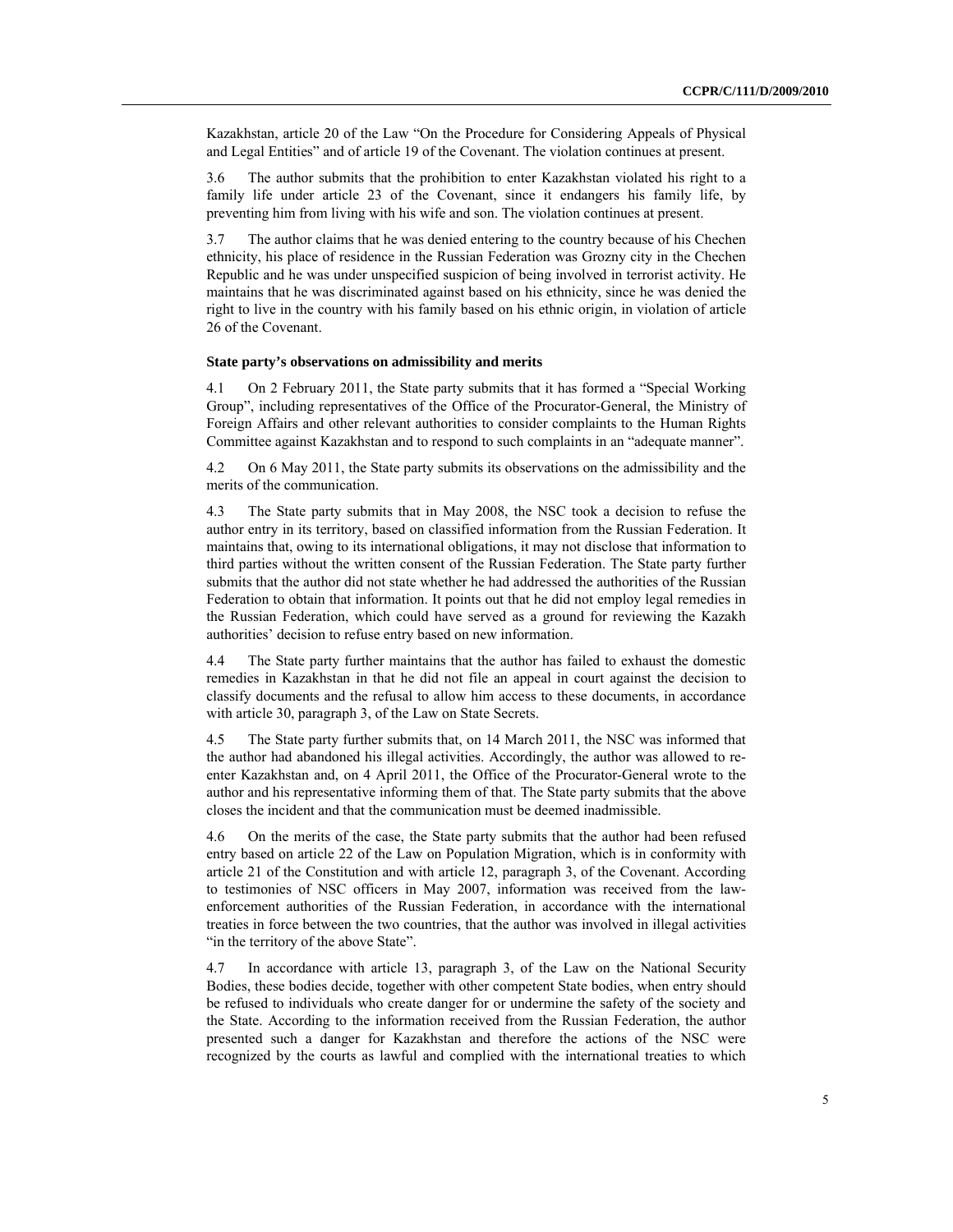Kazakhstan is party. If the information was the property of Kazakhstan, the competent bodies would have agreed to provide it to any person whose interests were concerned. In the present case, the NSC offered to give security clearance to the representative of the author and to allow her to review the information, but the author refused. However, according to treaties between the countries of the Commonwealth of Independent States, classified information may only be used with the permission of the State that owns it and, since the Russian Federation had not granted such permission, Kazakhstan did not have the right to disclose it.

4.8 Further, the State party maintains that the author has had every opportunity to defend his rights in the courts and that it was not preventing his reunification with his family because they had the unimpeded possibility of joining him in the Russian Federation.

4.9 Regarding the allegations of the author under article 2, paragraph 3, of the Covenant, the State party submits that article 3, paragraph 2, of its Constitution states that everyone shall have the right to judicial protection of his rights and freedoms and maintains that the author had access to all judicial instances, that he filed a cassation appeal and supervisory review requests and that his case was reviewed in accordance with the Covenant's standards and Kazakh domestic laws. The State party challenges the author's allegations that the executive power heavily influences the decisions of the courts, that the process is not transparent, just or impartial, and that the independence of the judges is influenced by the prosecution. It submits that the principles of independence and untouchability of the judiciary are enshrined in the Constitution, and that judges are subordinate to the Constitution alone.

4.10 The State party challenges the author's allegation that the higher instances failed to review the merits of his case. It submits that, according to articles 345 and 347 of the Civil Procedure Code, the appellate court verifies the legality of the decision of the first instance court and whether it is well grounded, based on the evidence presented to the first instance. In the author's case, the appellate court found that the first instance court had issued a lawful and well-grounded decision and accordingly rejected the author's appeal. The State party maintains that no violations of the author's right to a fair trial had taken place.

4.11 Regarding the author's claims that his right to a fair trial had been violated inter alia because the first instance hearings were closed to the public, the State party submits that most of the hearings were public and proceeds to explain in which cases the domestic legislation allows closed hearings. To the allegations of the author that during a closed hearing the judge asked an independent observer to leave, but allowed an NSC representative to stay, the State party responds that the NSC officer was representing the institution. The State party also submits that, under article 27 of the Criminal Procedure Code, even when cases were decided in a closed hearing, the court decisions are declared publicly.

4.12 To the allegation that the NSC representative could not name the source of the information on the basis of which the author had been refused entry because it was classified, the State party responds that the author had the opportunity to challenge the fact that the information was classified, in accordance with article 15, paragraph 4, of the Law on State Secrets. As he failed to do so, he has no right to contest whether the information in question was classified correctly. The State party further submits that the information regarding the author was classified legally, because its content is outside the scope of article 17 of the Law on State Secrets, which lists the types of data that may not be subject to classification. According to article 30 of that Law, information can be refused to individuals when "verification" revealed that their activities endanger national security. The State party maintains that, since the author's lawyer represented him, and there was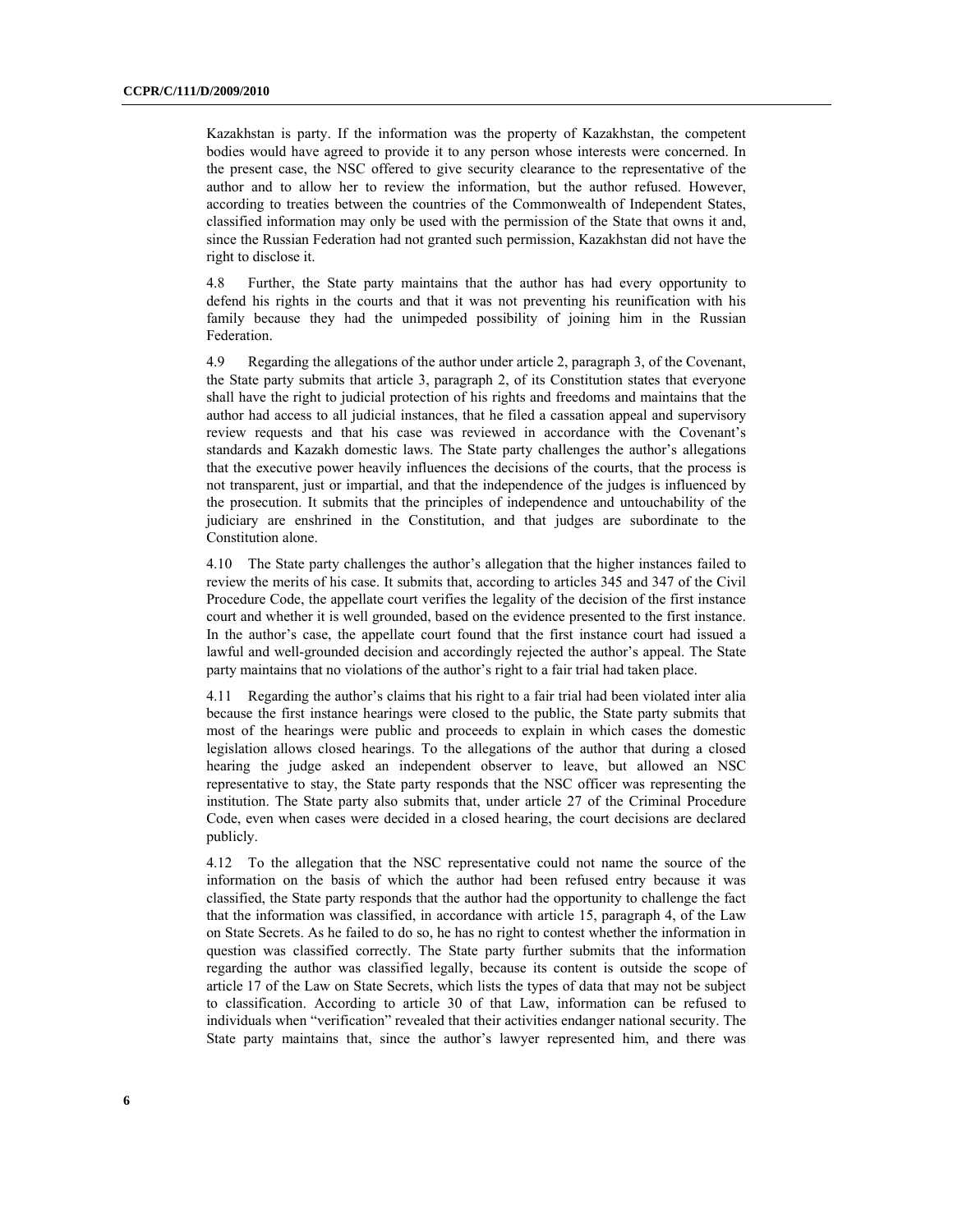information that he engaged in illegal activities, the refusal to give her access to classified data was justified.

4.13 Regarding the alleged violation of the author's freedom of movement and freedom to choose residence, the State party submits that, according to article 16 of the Law on the Legal Situation of Foreigners and the Rules for Entry into and Exit from the Republic of Kazakhstan,<sup>3</sup> foreigners may move freely within Kazakhstan and choose their place of residence. Limitations on this freedom may be imposed by decrees of the Ministry of Internal Affairs and of the NSC when that is necessary to ensure State security, public order, health or morals of the population and the protection of the rights and lawful interests of citizens and other persons. The State party reiterates that the author was refused entry on the basis of information that he was engaged in illegal activities in the Russian Federation. The State party further makes reference to the Siracusa Principles on the Limitation and Derogation Provisions in the International Covenant on Civil and Political Rights (E/CN.4/1985/4, annex). It maintains that article 22 of the Law on Population Migration is in accordance with point 10 of those Principles, and that the information received from the Russian Federation was sufficient to justify the restriction of the author's freedom of movement in Kazakhstan under point 29 of the Principles.

4.14 Regarding the author's claims under article 19, paragraph 2, of the Covenant, the State party reiterates that it could not disclose to the author the information on the basis of which he was refused entry. It further details the content of its agreements with the Russian Federation on handling classified information.<sup>4</sup> It states that article 5 of the Agreement on Mutual Protection of Classified Information of 7 July 2004 foresees that the States parties are obliged inter alia to protect sensitive information transmitted by the other Party and/or formed in the process of cooperation between the Parties and not to provide to a third party access to the classified information without the prior written consent of the other Party. Access to classified information shall be granted only to persons having the appropriate level of security clearance. Further, article 10 (4) of the Law on State Secrets provides that the national security bodies must provide the protection of such information and article 29 of that Law requires citizens who want to access such information to obtain appropriate clearance. All of this had been explained to the author. The author failed to request the NSC to seek the permission of the Russian Federation to disclose the information.

4.15 The State party submits that the author, through his representative, submitted a written request to the NSC to receive access to information and received a written reply. The State party maintains that receiving the above reply fulfilled his right under article 19, paragraph 2, despite the author's allegation that the information was incomplete, since article 19, paragraph 3 allows certain restrictions of the freedom to access information if these are provided by law and are necessary for the protection of national security.

4.16 Regarding the author's claims under article 23 of the Covenant, the State party submits that the author is a Russian citizen, that his right to marry a Kazakh citizen was not violated because his marriage was registered in Kazakhstan. It maintains that the author's

<sup>3</sup> Adopted by Governmental Decree No. 136, dated 28 January 2000.

<sup>4</sup> The State party refers to the following: Shanghai Convention on Combating Terrorism, Separatism and Extremism of 15 June 2001, art. 13, para. 2; Agreement on Exchange of Information in the Sphere of Combating Crime of 22 May 2009, art.6; Agreement on Exchange of Information on Issues Related to the Defence of the External Borders of the Commonwealth of Independent States' Member States of 12 April 1996, art. 8; and Agreement on Ensuring the Protection of Classified Information in the Framework of the Regional Anti-Terrorist Structure of the Shanghai Cooperation Organization of 17 June 2004.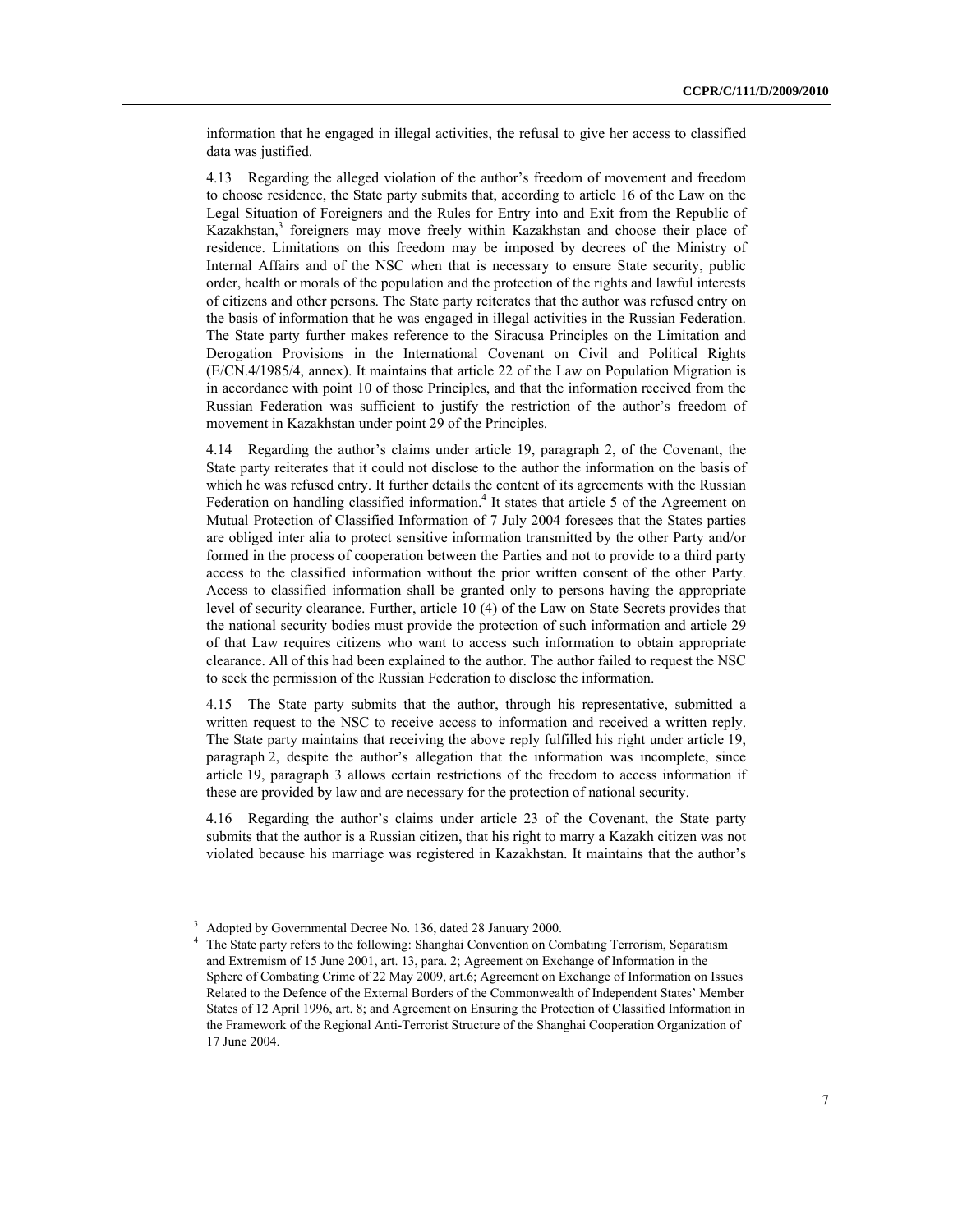wife and son, as Kazakh citizens, according to Kazakh legislation could freely leave Kazakhstan and join him in the Russian Federation.

4.17 Regarding the author's claims under article 26 of the Covenant, the State party submits that the prohibition of discrimination is guaranteed by article 14 of its Constitution, articles 13 and 21 of the Civil Procedure Code, article 11 of the Code of Administrative Violations and article 7 of the Labour Code. Article 54 of the Criminal Code states that discrimination is an aggravating circumstance and is considered as such for numerous crimes. It further submits that the author did not complain about discrimination against him before the Kazakh courts. Thus, the State party considers that the author's allegations of violations of his rights are unsubstantiated.

#### **Author's comments on the State party's observations**

5.1 On 2 July 2011, the author reiterates his initial submission and provides comments on the State party's submission.

5.2 Regarding the State party's argument that the author failed to initiate legal proceedings in the Russian Federation, the author submits that he was refused entry into Kazakhstan, without any indication of the reasons and accordingly he submitted a communication against Kazakhstan. The decision to refuse him entry was taken in November 2007, but the author only learned about it on 24 August 2008, when he was returning from a visit to his parents and when he was refused entry. It was the State party that classified the information on his case and accordingly the author requested information from the NSC and filed requests that the information be declassified to the domestic courts. The author contests the State party's assertion that he did not file an appeal under article 30 of the Law on State Secrets and maintains that he requested access to the case file and asked that the information it contained be declassified in all his appeals to the NSC and to the courts. He maintains that in the present case the access to the case file is equivalent to the access to the classified information. The author maintains that in all his appeals he pointed out that the information against him was classified and that he needed to access it in order to defend himself, because he did not know on what grounds his entry was refused.

5.3 The author submits that between 24 August 2008 and 26 February 2009, he only had the information that he was refused entry in the interest of national security. On 26 February 2009, however, during a hearing of the first instance court, an officer of the NSC testified that the reason for the refusal was the author's involvement in illegal activities in the Russian Federation. The court decision — which is a public document accessible to all — states that the author was refused entry because he was involved in illegal activities. In the absence of a verdict against the author, the above violates the presumption of innocence. The author stresses that there were no verdicts against him either in Kazakhstan or in the Russian Federation and that no criminal proceeding against him had been initiated in either country.

5.4 The author maintains that, even though the State party allowed his entry into its territory, after he submitted a communication to the Committee, it could easily refuse him entry again because: its domestic legislation was not in compliance with the Covenant; the Covenant is not being applied by the national courts and by other State organs; and there are no effective legal remedies within the State party.

5.5 The author submits that articles 21 and 39 (1) of the Constitution of the State party contradict each other. He further submits that, according to the Siracusa Principles, national security may indeed be a ground for limiting certain freedoms, but the limitations should correspond to the principle of necessity, to pursue a legitimate aim, to be proportionate to that aim. He says that the reasons for the limitations should be stated clearly and should not be interpreted so as to jeopardize the essence of the right concerned. The author further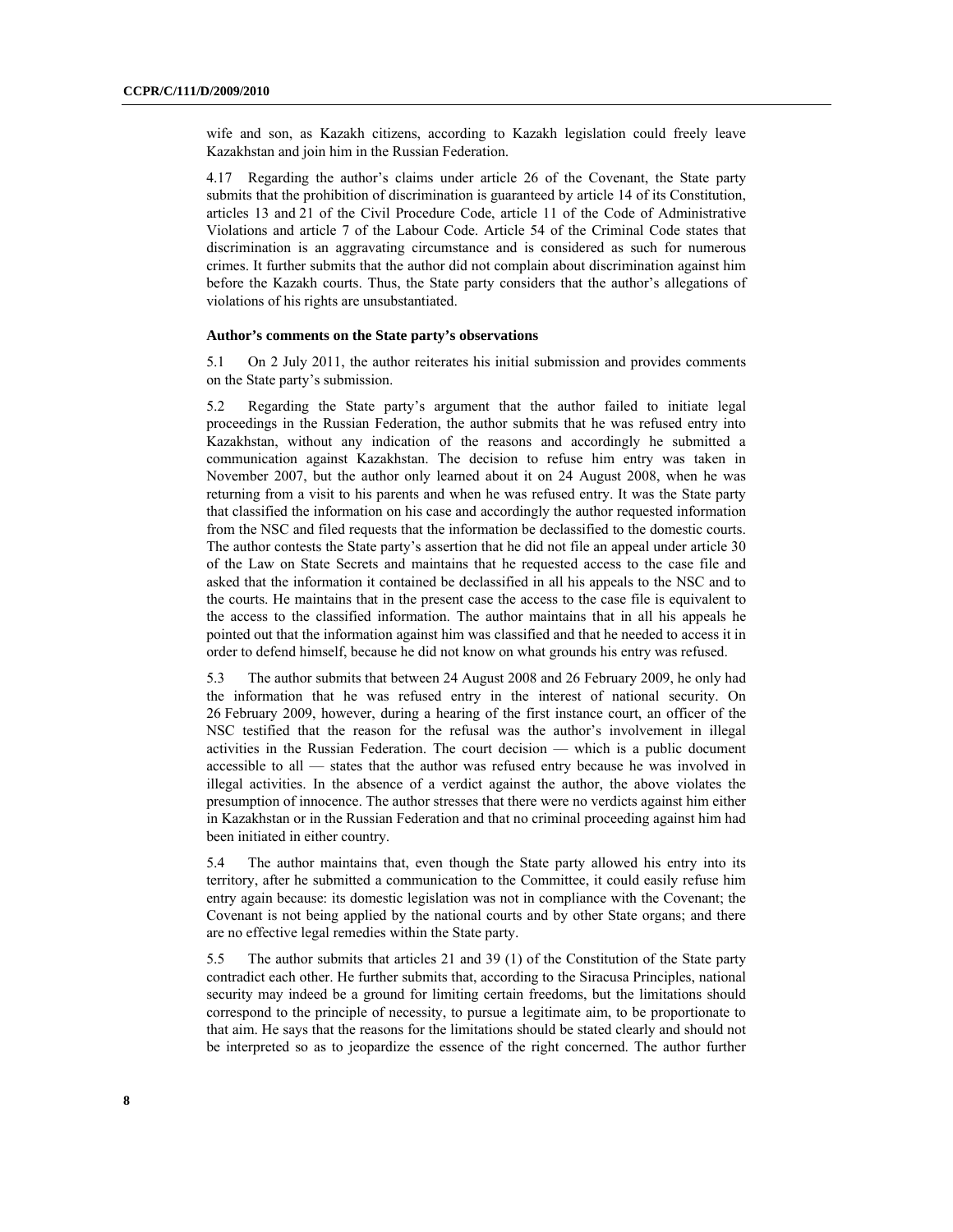refers to paragraphs 11 to 13 of the Committee's general comment No. 27, Freedom of movement,<sup>5</sup> and maintains that even though article 22 of the Law on Population Migration provides for restrictions on freedom of movement in the interest of national security, it fails to establish the conditions under which the rights may be limited. He further maintains that the NSC officers have unfettered discretion in applying that Law since it does not establish clear criteria for applying the restrictions. He recalls that already in May 2007 the NSC knew that he was on the list of individuals who are forbidden to enter Kazakhstan, but did not inform him and did not conduct any investigation to verify whether he was genuinely involved in illegal activities, nor did it attempt to charge him with any crime or to extradite him to the Russian Federation. He maintains that the restrictions were applied in an arbitrary manner, that they were inappropriate and disproportionate, and that they could be reimposed on him at any moment.

5.6 He further submits that no effective remedies for any violations of rights exist under the Covenant because the courts apply only the domestic legislation. He submits that the fact that he was allowed to re-enter the country did not "close the incident", since there is no effective remedy for the violations of his rights under the Covenant. He reiterates that none of the court instances reviewed his allegations of violations of his rights on their merits, that the latest decision of the Supreme Court — refusing to conduct a supervisory review — was dated 15 October 2009, after the entry into force of the Covenant for Kazakhstan, and refers to the Committee's Views in the case 921/2000, *Dergachev* v. Belarus,<sup>6</sup> in which the Committee found a violation of article 19 of the Covenant even after the State party had revoked the guilty verdict.

5.7 The author submits that, according to the State party's own submission, Kazakhstan gives priority to its obligations under the bilateral treaty with the Russian Federation over its obligations under the Covenant. He refers to article 26 of the Vienna Convention and maintains that the State party should give priority to its obligations under the Covenant.

5.8 The author contests the State party's submission that his representative did not want to request security clearance. On 23 February 2009, during a preliminary court hearing, the judge requested the NSC within three days to provide an attestation whether the representative of the author had security clearance. The NSC failed to provide the document. The main first instance court hearings took place on 26 and 27 February 2009 and the court decision was made public on 2 March 2009. Within that short period of time there was no time for the representative of the author to request or receive security clearance. On 4 March 2009, the author through his representative requested that the information be declassified, but the request was denied.

5.9 Regarding the situation of his family, the author submits that, even though there are no visa requirements for the Russian Federation, Kazakh citizens can stay in the Russian Federation for a maximum of three months. Further, the State party was suggesting that his family should join him in Chechnya, where to date serious violations of human rights are documented. The author further submits that when spouses live separately, in particular in different countries, there is a high probability of dissolution of the marriage. He also maintains that the State party discriminated against his son, who has the right to live with both his parents and who should enjoy the same rights as children whose parents are Kazakh nationals.<sup>7</sup>

5.10 The author reiterates that the judicial system in Kazakhstan is not independent, that the lower level courts are dependent on the higher level courts and the latter are dependent

<sup>5</sup> General comment No. 27, 2 November 1999.

<sup>&</sup>lt;sup>6</sup> Communication No. 921/2000, *Dergachev v. Belarus*, Views adopted on 2 April 2002, para. 7.2.

 $7$  The author refers to the Committee's general comment No. 15, para. 7.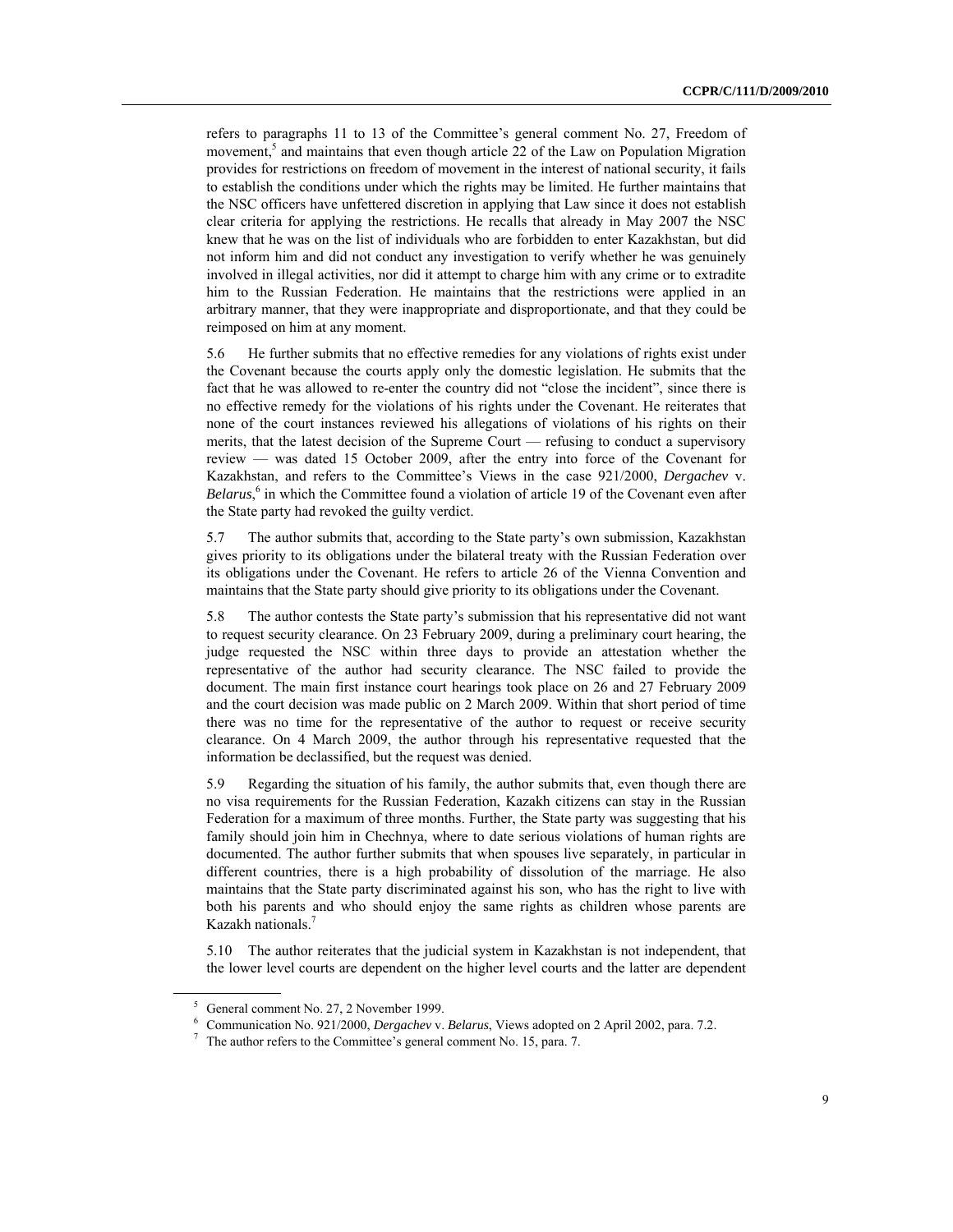on the executive. He notes the existing practice of the higher courts to send circular letters to the lower courts directing how cases of particular categories should be decided.

5.11 In relation to the State party's arguments that he failed to exhaust domestic remedies, the author submits that the State party on the one hand maintains that he had failed to appeal the fact that the information regarding him was classified and on the other hand maintains that that information was classified lawfully under article 17 of the Law on State Secrets. The author also recalls the State party's submission that his representative was refused access to the classified data because the author was a foreign citizen and there was information that he had been engaged in illegal activities. The author maintains that the above proves that any appeal would have been futile. The author further maintains that in his appeal to the second instance court he made an explicit reference to a violation of his rights under article 26 of the Covenant, stating that he was being discriminated against as a person of Chechen ethnicity. He also maintains that the domestic legislation does not directly prohibit discrimination.

5.12 The author maintains that when trying to justify the limiting of his freedom of movement, the State party has failed to take into account the proportionality of the limitations, which was excessive.

5.13 The author maintains that the fact that the court decision was announced publicly was not sufficient to satisfy the requirement of publicity in his case, because: the first instance court hearings were closed; in the middle of the proceedings in the second instance the court removed an independent observer from the court room; and the case was based on classified materials.

5.14 The author reiterates that he was never convicted of any crimes either in Kazakhstan or in the Russian Federation and that the certificate of a clean criminal record issued by the Ministry of Internal Affairs of the Chechen Republic testifies to that. The author presented that certificate to the second instance court, but the latter did not take it into consideration.

#### **Issues and proceedings before the Committee**

#### *Consideration of admissibility*

6.1 Before considering any claim contained in a communication, the Human Rights Committee must, in accordance with rule 93 of its rules of procedure, decide whether or not the communication is admissible under the Optional Protocol to the Covenant.

6.2 The Committee has ascertained, as required under article 5, paragraph 2 (a), of the Optional Protocol, that the same matter is not being examined under another procedure of international investigation or settlement.

6.3 The Committee takes note of the author's claim that, in violation of article 2 of the Covenant, he did not have any effective means of judicial protection for his rights given that the courts did not address the merits of his complaints and the judges were not independent. The Committee recalls that the provisions of article 2 of the Covenant, which lay down general obligations for State parties, cannot, in isolation, give rise to a claim in a communication under the Optional Protocol.<sup>8</sup> The Committee considers that the author's contentions in this regard are inadmissible under article 2 of the Optional Protocol.

6.4 The Committee notes the author's allegation that his rights under article 14, paragraph 1, of the Covenant had been violated, but observes that the court proceedings in question took place between 17 November 2008 and 21 April 2009, before the entry into

<sup>8</sup> See, inter alia, communication No. 316/1988, *C.E.A.* v. *Finland*, decision of 10 July 1991, para. 6.2.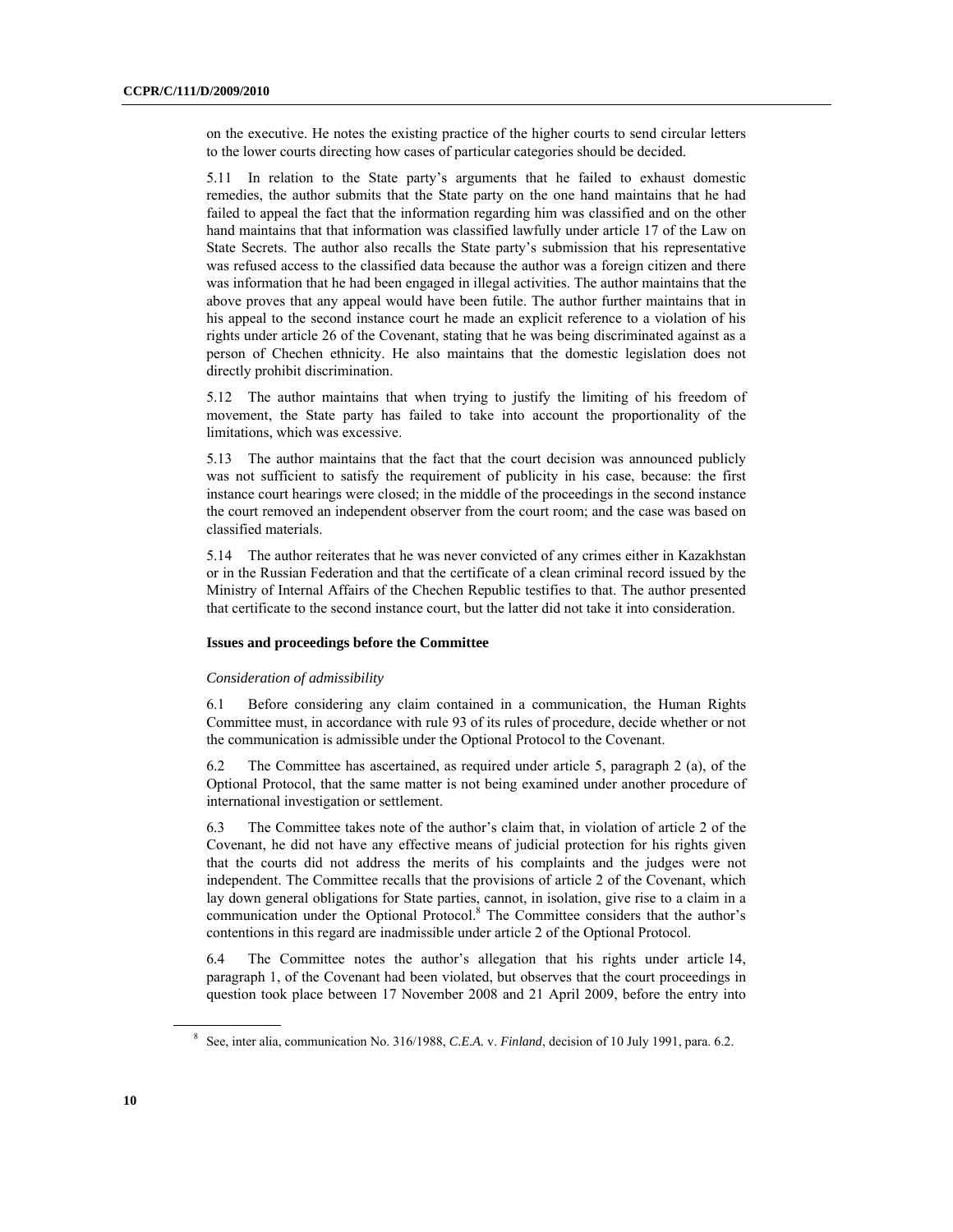force of the Optional Protocol for the State party. The Committee further notes that the above issues have not been raised by the author in his 11 September 2009 request for a supervisory review, which was decided by the Supreme Court on 15 October 2009. The Committee therefore finds that the allegation is inadmissible *ratione temporis* in accordance with article 3 of the Optional Protocol.

6.5 The Committee noted the author's allegation that his rights under article 14, paragraphs 2 and 3 (a), of the Covenant, had been violated by the State party, but observes that he had never been charged with a criminal offence. Accordingly, the Committee considers that the above claims are inadmissible under article 3 of the Optional Protocol.

6.6 The Committee takes note of the author's claim that he was discriminated against based on his Chechen ethnicity, since Kazakh citizens are allowed to live in the country with their families and he was denied that right based on his ethnic origin in violation of article 26 of the Covenant. The Committee, however considers that the author's claim is insufficiently substantiated, for purposes of admissibility, and is therefore inadmissible under article 2 and under article 5, paragraph 2 (b), of the Optional Protocol.

6.7 The Committee notes that the author alleges continuous violations of his rights under articles 12, 19, paragraph 2, and 23 of the Covenant. The Committee observes that while the event that gives rise to these claims, namely the refusal to allow the author to enter the country, took place on 24 August 2008, the author was not allowed to re-enter until 11 April 2011, more than a year and a half after the Optional Protocol entered into force for the State party. Moreover, the Committee notes that the above issues have been raised by the author in his request for supervisory review of 11 September 2009, which was conducted by the Supreme Court on 15 October 2009, i.e. after the entry into force of the Optional Protocol for the State party. The Committee concludes therefore that it is not precluded from examining these claims under article 3 of the Optional Protocol.

6.8 The Committee notes the State party's contention that the author was allowed to reenter Kazakhstan in April 2011 and that the communication must be deemed inadmissible on that basis. In the Committee's opinion, the author has shown for purposes of admissibility that his rights had been affected by the State party's actions for a substantial period of time. The Committee also notes the author's allegation that the restrictions against him were applied in an arbitrary manner, that they were inappropriate and disproportionate and that they could be imposed on him again at any moment. Consequently, the Committee finds the communication admissible under article 1 of the Optional Protocol.

6.9 The Committee takes note of the State party's submission that the author had failed to exhaust the domestic remedies since he did not file an appeal in court against the refusal to allow him access to these documents and did not challenge the decision to classify the documents and that he had the possibility to do so in accordance with articles 15, paragraph 4 and 30, paragraph 3 of the Law "On State Secrets". The Committee observes that the author repeatedly requested to be given access to the information, both before the NSC and before the courts. The Committee further observes that the author did not want the information regarding him to be declassified for the public, but merely wished to be given access to it in order to defend his rights. The Committee notes that according to the State party's submission both its domestic law and the bilateral treaty it had concluded with the Russian Federation did not allow it to declassify the information without the permission of the Russian Federation's authorities. The Committee observes that the State party has failed to explain why, in the circumstances of the case, the author's requests to the courts to be given access to the relevant information instead of challenging the decision of the State party to classify it, would not constitute a measure sufficient for the purpose of protection of his rights, while recognizing the State party's international obligations in relation to the Russian Federation. Accordingly, the Committee concludes that it is not precluded from examining the communication under article 5, paragraph 2 (b), of the Optional Protocol.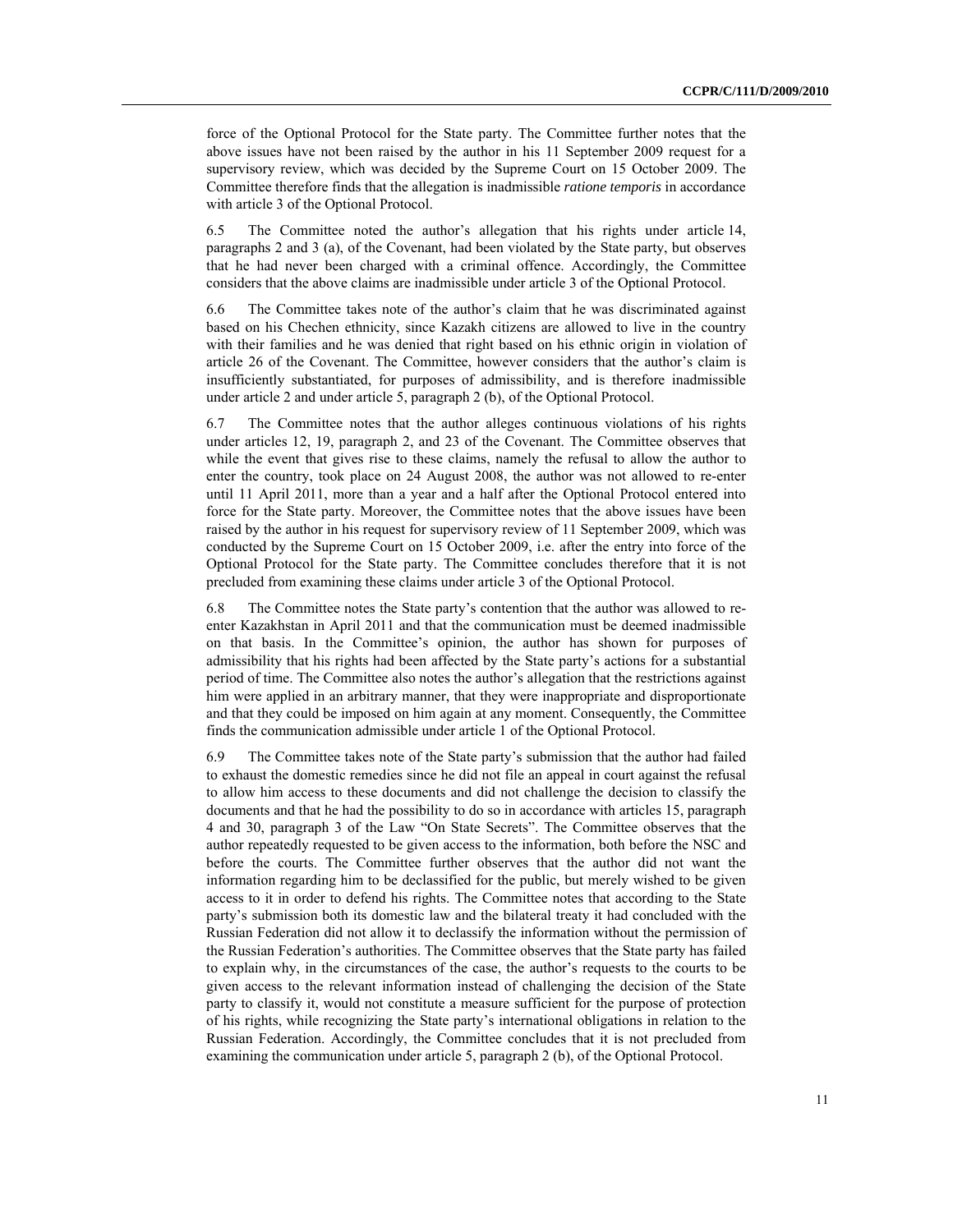6.10 The Committee considers that the author has sufficiently substantiated his claims under articles 12, 19, paragraph 2, and 23 of the Covenant, for purposes of admissibility and that the facts, as presented by the author, also raise issues under article 17 of the Covenant.

6.11 In the light of the above, the Committee declares the communication admissible insofar as it raises issues under articles 12, 17, 19, paragraph 2, and 23 of the Covenant and proceeds to its examination on the merits.

#### *Consideration of the merits*

7.1 The Human Rights Committee has considered the communications in the light of all the information made available to it by the parties, as provided for under article 5, paragraph 1, of the Optional Protocol.

7.2 The Committee notes the author's claim that the State party endangered his family life by arbitrarily preventing him from entering the country and living with his wife and son. The Committee recalls that article 23 of the International Covenant on Civil and Political Rights recognizes the family as the natural and fundamental group unit of society<sup>9</sup> and that article 17 provides for the right of every person to be protected against arbitrary or unlawful interference with this right.<sup>10</sup> The Committee also recalls its jurisprudence that there may be cases in which a State party's refusal to allow one member of a family to remain on its territory would involve interference in that person's family life in violation of articles  $17$  and  $23$ .<sup>11</sup> The Committee also observes that the mere fact that members of the family reside on the territory of a State party does not necessarily guarantee the right of the author to re-enter the territory of that state. The State party under its immigration rules may deny the right of re-entry in pursuit of a legitimate aim. That discretion is, however, not unlimited and may not be exercised arbitrarily. The Committee recalls that, in order to be permissible under article 17, any interference with the family must cumulatively meet several conditions set out in paragraph 1, i.e. it must be provided for by law, be in accordance with the provisions, aims and objectives of the Covenant and be reasonable in the particular circumstances of the case.<sup>12</sup>

7.3 The Committee observes that, the author had been residing lawfully in the territory of the State party since 1994 and that he had a permanent residence permit since 2000, which had never been revoked; that he is married to a national of the State party, his son is a national of the State party and that the author has developed private and family life in the State party over the course of 14 years before being refused entry. The Committee considers that the undisputed fact that the author was denied entry into the State party, where he had lived permanently together with wife and son, constitutes an interference with the family life of the author. The issue thus arises whether or not such interference would be arbitrary and contrary to articles 17 and 23 of the Covenant.

<sup>&</sup>lt;sup>9</sup> General comment No. 19, para. 1.

 $10$  General comment No. 16, para. 1.

<sup>11</sup> See communications No. 1959/2010, *Warsame* v. *Canada*, Views adopted on 21 July 2011, para. 8.7; No. 930/2000, *Winata* v. *Australia*, Views adopted on 26 July 2001, para. 7.1; No. 1011/2001, *Madafferi* v. *Australia*, Views adopted on 26 July 2004, para. 9.7; No. 1222/2003, *Byahuranga* v. *Denmark*, Views adopted on 1 November 2004, para. 11.5; and No. 1792/2008, *Dauphin* v. *Canada*, Views adopted on 28 July 2009, para. 8.1. 12 See general comment No. 16 (note 10 above), paras. 3-4; communications No. 930/2000, *Winata* v.

*Australia,* Views adopted on 26 July 2001, para. 7.1; and No. 1246/2004, *Gonzalez* v. *Guyana*, Views of 25 March 2010, para. 14.3.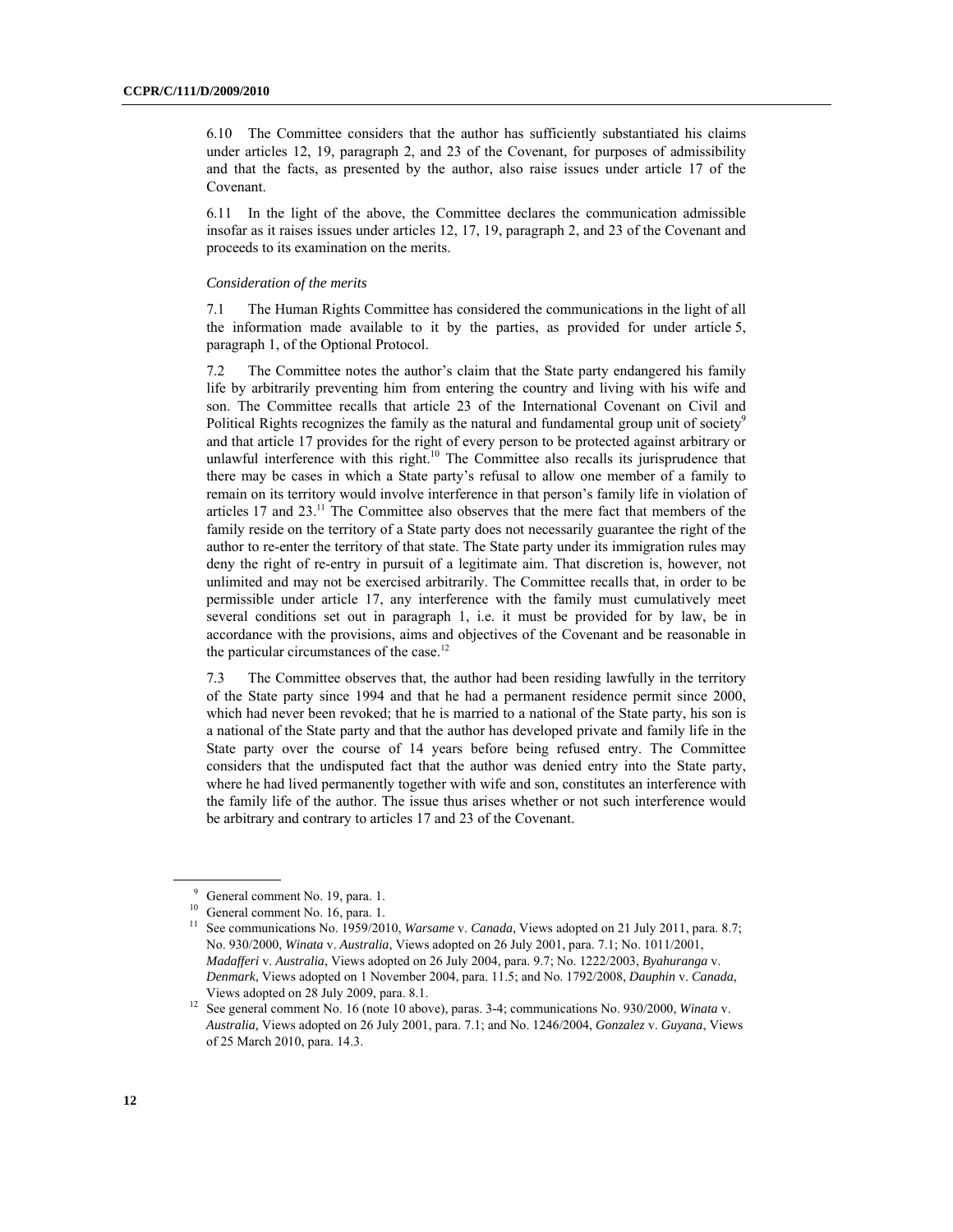7.4 The Committee recalls that the notion of "arbitrariness" includes elements of inappropriateness, injustice, lack of predictability and due process of law.<sup>13</sup> In the present case the Committee has to evaluate whether the decision to deny the author the right to enter the territory of the State party was made on the basis of appropriate assessment of the circumstances and evaluation of a risks to the State party's national security, public order (*ordre public*), public health or morals or the rights and freedoms of others.

7.5 The Committee observes that the State party has made numerous references to having information that the author had been involved in some unspecified "illegal activity", presumably in the territory of the Russian Federation, which had supplied the information, and that it proceeded to draw the conclusion that the above "illegal activity" made the author dangerous for the safety of the society and the State of Kazakhstan. The Committee takes note of the State party's assertion that the author's claims have been assessed by the Kazakh authorities. The Committee, however, observes that no evidence had been presented that either the NSC or the national courts had investigated the relevant circumstances, interviewed or questioned the author on the circumstances of the case. It appears that the decision to deny the entry was reached solely on the grounds of the information received from another State in the absence of any formal procedure of verification of the credibility of the information. The Committee notes that the author was not allowed to enter the territory of the State party for more than three years. He was neither informed of the specific reasons for this decision, nor was he given the possibility of accessing the information (case file) in order to challenge it. Moreover, the State party allowed the author to re-enter the country again based on intelligence information that he had renounced his illegal activities. The Committee further observes that no criminal investigation has ever been initiated against the author, neither in the State party, nor in the Russian Federation, and that his freedom of movement had been restricted solely on the basis of information that the State party had received from the intelligence services of another State.

7.6 The Committee takes note of the State party's submission that it was not preventing the author's family from joining him in the Russian Federation. The Committee also notes the uncontested submission from the author that his family may be allowed to enter the territory of the Russian Federation for only limited periods of time. The Committee recalls that the author had been residing lawfully in Kazakhstan since 1994 and his family life had developed there. Therefore, the possibility of a temporary relocation of the author's family to the Russian Federation, in this case, cannot be considered as a viable alternative.

7.7 The Committee observes that it has not been verified in any contested legal procedure that the author poses any threat to the State party's national security, public order (*ordre public*), public health or morals or the rights and freedoms of others. The Committee therefore considers that the State party has failed to justify its interference with the right of the author as protected by article 17 and 23, of the Covenant, and that the unjustified refusal to allow the author to enter the territory of the State party constitutes an arbitrary interference with the family, contrary to articles 17 and 23 of the Covenant in respect of the author.<sup>14</sup>

7.8 In the light of its finding that there has been a violation of articles 17 and 23 of the Covenant, the Committee will not pronounce itself on possible violations of articles 12 and 19 of the Covenant.

<sup>13</sup> See communications No. 1134/2002, *Gorji-Dinka* v*. Cameroon*, Views adopted on 17 March 2005, para. 5.1; No. 305/1988, *van Alphen* v*. Netherlands*, Views adopted on 23 July 1990, para. 5.8; and No. 1557/2007, *Nystrom* v. *Australia*, Views adopted on 18 July 2011, para. 7.6. 14 See also *Winata* v. *Australia* (note 11 above), para. 7.3.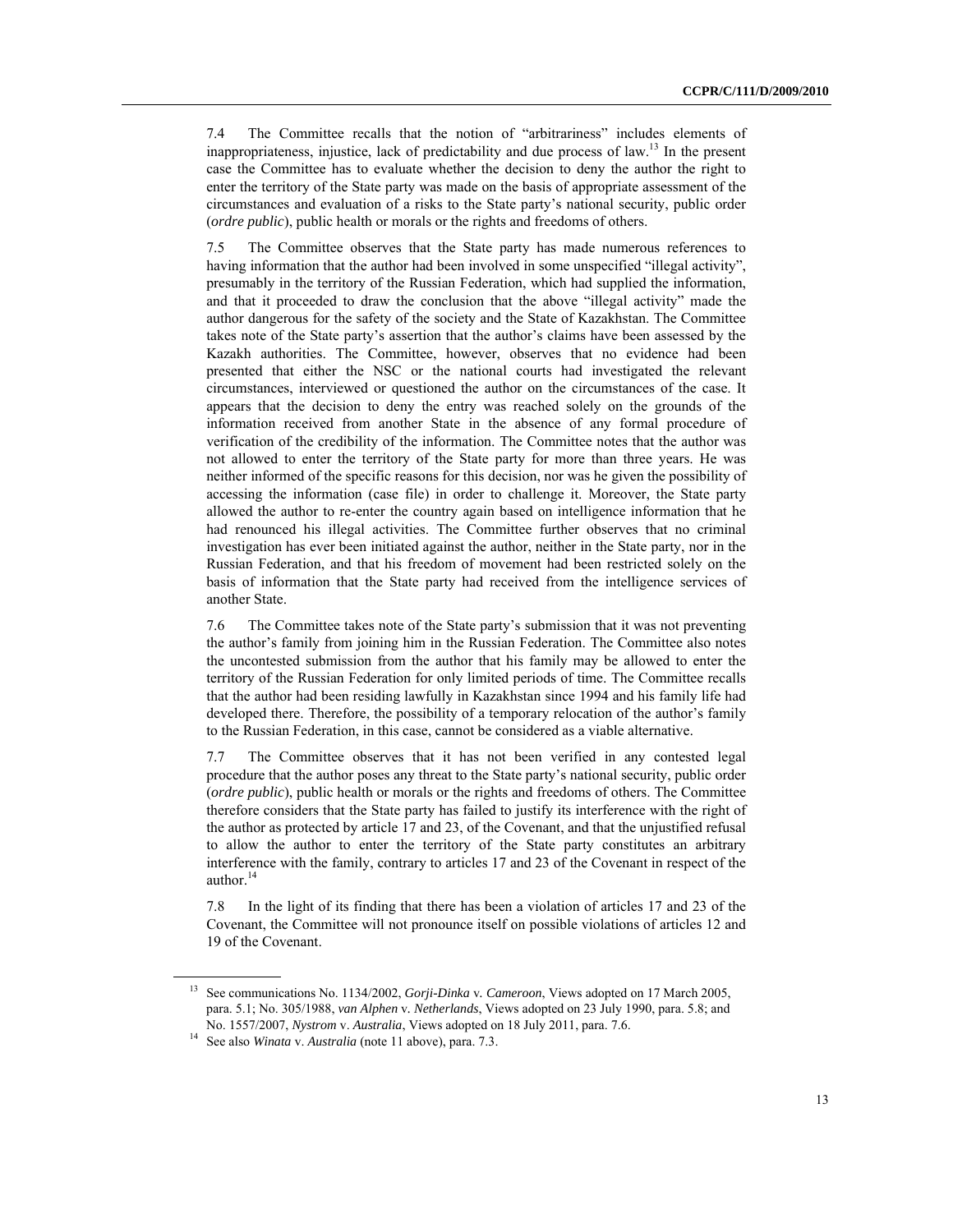8. The Human Rights Committee, acting under article 5, paragraph 4, of the Optional Protocol to the International Covenant on Civil and Political Rights, is of the view that the facts before it disclose violations by Kazakhstan of the author's rights under articles 17 and 23 of the Covenant.

9. In accordance with article 2, paragraph 3 (a), of the Covenant, the State party is under an obligation to provide the author with an effective and appropriate remedy, including adequate compensation. The State party is also under an obligation to prevent similar violations in the future.

10. Bearing in mind that, by becoming a party to the Optional Protocol, the State party has recognized the competence of the Committee to determine whether there has been a violation of the Covenant or not and that, pursuant to article 2 of the Covenant, the State party has undertaken to ensure to all individuals within its territory or subject to its jurisdiction the rights recognized in the Covenant and to provide an effective and enforceable remedy if a violation has been established, the Committee wishes to receive from the State party, within 180 days, information about the measures taken to give effect to the Committee's Views. The State party is also requested to publish the Committee's Views, to have them translated into the official languages of the State party and widely distributed.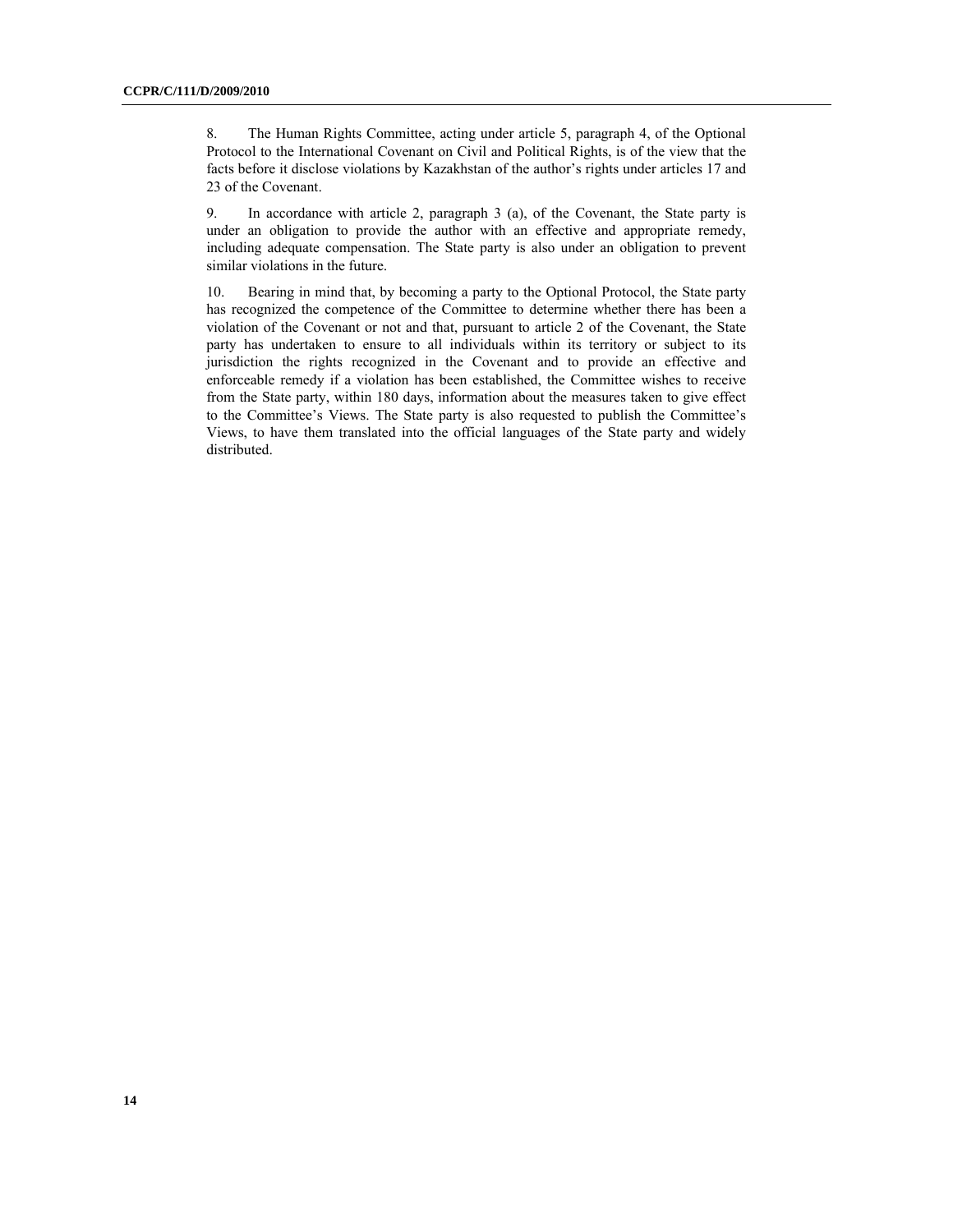# **Appendix**

 $\overline{a}$ 

### **Joint opinion of Committee members Gerald L. Neuman, Yuji Iwasawa and Walter Kälin (concurring)**

1. We concur entirely in the Committee's analysis and findings on the merits of this communication. We write to express disagreement with one aspect of the majority's rulings on admissibility. In paragraph 6.10, the majority states that the author has sufficiently substantiated his claim under article 12 for purposes of admissibility, and passes it on to the merits phase, whereas in paragraph 7.8, it declines to examine that claim on the merits. This is a technique that the Committee sometimes uses to avoid addressing a claim whose legal underpinnings are highly uncertain. We believe the Committee should have taken a clear position and held this claim inadmissible *ratione materiae*. The author's situation falls outside the scope of article 12, paragraph 4, because his allegations demonstrate that Kazakhstan is not "his own country".

2. The author asserts that he is a Russian national, born in 1971, who first arrived in the adjoining country of Kazakhstan in 1994, and was granted a permanent resident permit there in 2000. In 2008, he visited his relatives in his country of nationality for more than six months, and when he attempted to return to Kazakhstan he was denied re-entry. It is clear on these facts that "his own country" is the Russian Federation, not Kazakhstan, regardless of the nationality of his spouse and child.

3. Article 12, paragraph 4, is designed to extend extraordinarily strong protection more than the usual proportionality standard — to the right of a State's own nationals to remain in their own country and to return to their own country after a trip abroad. The structure of article 12 indicates, and its *travaux préparatoires* confirm, that the article was carefully drafted so that the citizens' right would not be subject to the limitations on freedom of movement permitted by article 12, paragraph 3.<sup>ª</sup> The *travaux préparatoires* also demonstrate that this provision was drafted in terms of one's "own country" rather than one's "country of nationality" in order to protect citizens against a two-stage process of first denationalizing them and then applying the procedures for expulsion of aliens contemplated by article 13 (A/C.3/SR.954, para. 35).

4. The Committee has read some additional situations into this precautionary margin. The Committee's general comment No. 27 gives as further examples "individuals whose country of nationality has been incorporated in or transferred to another national entity, whose nationality is being denied them," as well as possibly "stateless persons arbitrarily deprived of the right to acquire the nationality of the country of such residence." (para. 20). But the Committee has never extended this extremely high level of protection to the vast numbers of foreign residents who already have a country of nationality and maintain ties with it.<sup>b</sup> Many of these foreign residents have a family member who possesses the

a See especially the summary records of the debate in the Third Committee, fourteenth session (1959), documents A/C.3/SR.954 – 959. Article 12, paragraph 3, subjects other aspects of freedom of movement to restrictions that "are provided by law, are necessary to protect national security, public order (*ordre public*), public health or morals or the rights and freedoms of others, and are consistent

with the other rights recognized in the present Covenant".<br><sup>b</sup> In July 2011, a majority of the Committee applied article 12, paragraph 4, in two borderline cases involving non-nationals who had come to the respective countries as very young children and who had no ties to their formal country of nationality. One was a Somali national who had never been in Somalia, see communication No. 1959/2010, *Warsame* v. *Canada*, Views adopted on 21 July 2011, para. 8.5. The other had been brought to Australia as a baby, never left the country, and was unaware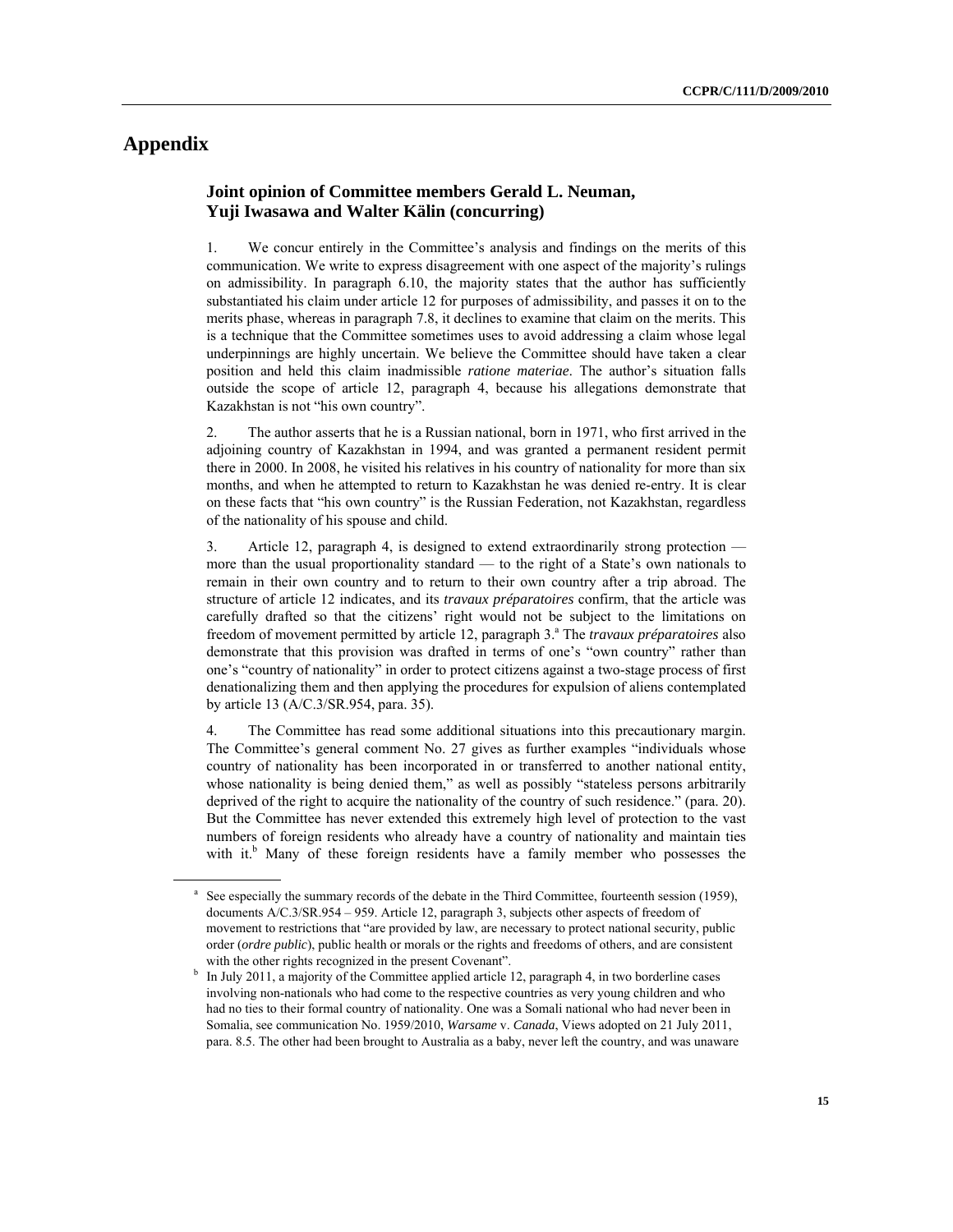nationality of the country of residence, including in countries where birth within the territory confers nationality. The multiple attachments of these foreign residents are protected against arbitrary interference by articles 17 and 23 of the Covenant through a proportionality analysis that gives due consideration both to their interests and to the traditional concerns including public order and national security that legitimately inform States parties' migration laws.

5. The Committee would have no legitimate basis for conferring on the author a de facto second nationality by bringing him within article 12, paragraph 4. Moreover, such a misreading of the provision would have counterproductive results for migrants — it would make States parties even less generous than they currently are in admitting foreign nationals to residence within their territories — which the Covenant does not require them to do in the first place.

6. Overextending article 12, paragraph 4, would also risk undermining the essential protection that this provision was designed to afford. The primary function of the right to enter one's own country is to impose an extremely high barrier against a State's exile of its own citizens, or blocking of their return.<sup>c</sup>

7. The author instead argues this case as if proportionality under article 12, paragraph 3, were the applicable standard, and the State party replies in kind, invoking the Siracusa Principles on Limitation and Derogation. Given the national security concerns insinuated by the State party, the author's concession is understandable, and the majority takes the reasonableness of the State party's actions into account in its usual analysis of whether the State party violated articles 17 and 23 by denying entry to a returning foreign resident. But that is not the analysis that the Committee should apply if the author were a Kazakhstan national, or assimilated to the status of a national.

8. For those truly entitled to the protection of article 12, paragraph 4, the Covenant envisages much stronger protection. The Committee observed in its general comment No. 27 that "there are few, if any, circumstances in which deprivation of the right to enter one's own country could be reasonable." Nationality is a fundamental institution of international law, whose importance is also recognized in article 24, paragraph 3, of the Covenant, and the right of nationals to return to their own country is nearly absolute. $d$ 

9. Extending the coverage of article 12, paragraph 4, to all foreign residents with permanent residence permits, or to foreign residents with families that include nationals, would inevitably lead to dilution of the protective standard. The question would become, as the author contends it is, whether the denial of entry was disproportionate in light of all the relevant circumstances. The author already gets the benefit of that inquiry under other

that he lacked Australian nationality; he had been under the guardianship of the State since he was 13 years old, but it had never initiated a citizenship process on his behalf. See communication No. 1557/2007, *Nystrom* v. *Australia*, Views adopted on 18 July 2011, para. 7.5. Several Committee members dissented, some warning that the majority risked blurring the boundaries of article 12, paragraph 4, in a manner that was unsustainable and that would undermine the right. Even so, the special facts of those cases bear no resemblance to the situation of the present author.

See, for example, communication No. 859/1999, *Jiménez Vaca* v*. Colombia*, Views adopted on 24 March 2002, para. 7.4 (finding that the State party had not ensured a national's right to enter his own country where it failed to protect him against death threats that drove him into involuntary exile); and the concluding observations on the second periodic report of the Syrian Arab Republic (CCPR/CO/71/SYR), para. 21 (2001) (expressing concern about denial of passports to Syrian citizens in exile abroad, depriving them of the right to return to their own country).<br> $\frac{d}{dx}$  Arguably this right should be absolute. But the drafters of the Covenant we

Arguably this right should be absolute. But the drafters of the Covenant were unable to agree on an absolute prohibition on exile, and the language of article 12, paragraph 4, leaves room for certain denials.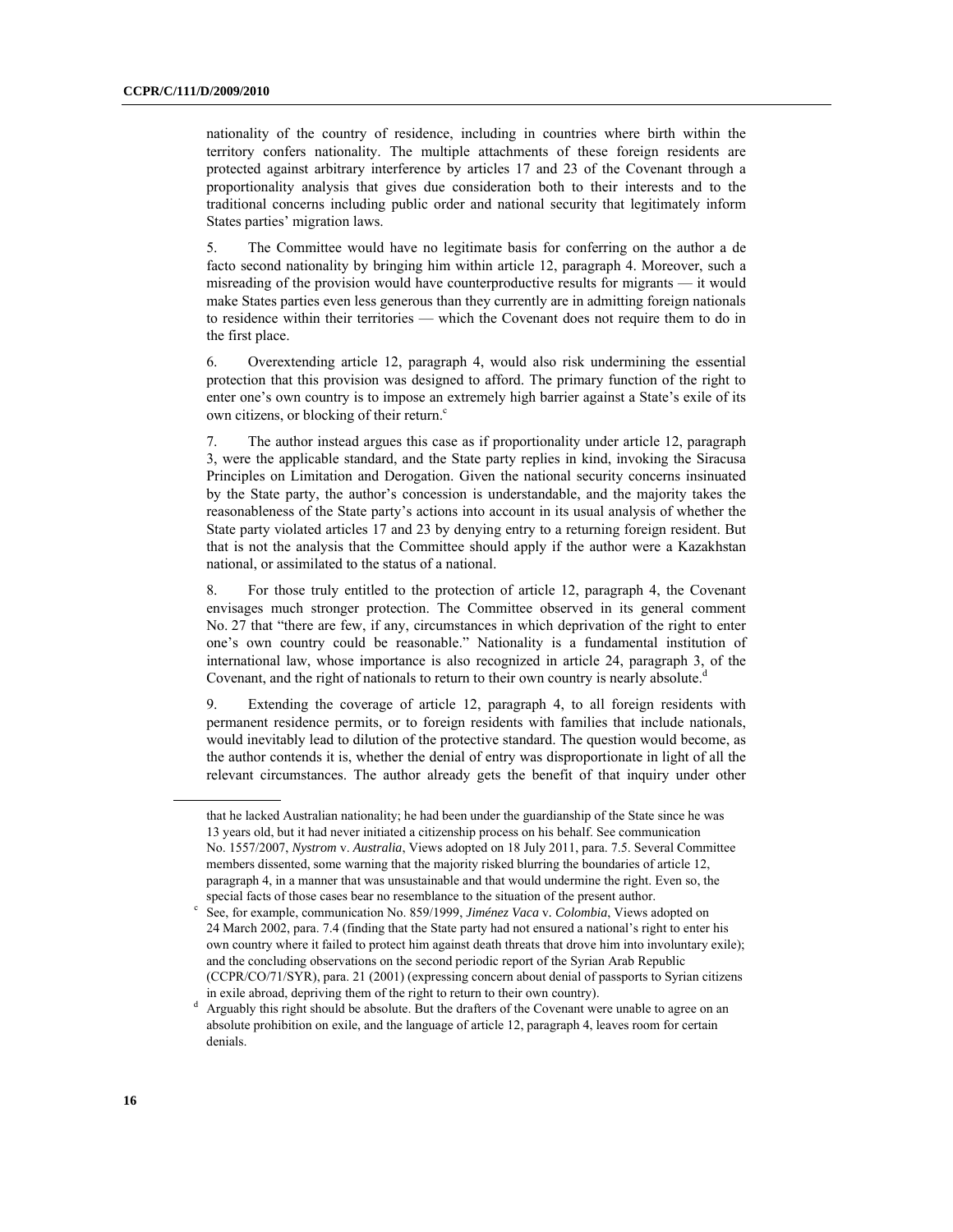articles of the Covenant. Dismantling the separate guarantee of article 12, paragraph 4, in order to extend it to persons in the situation of the author would be a setback for human rights.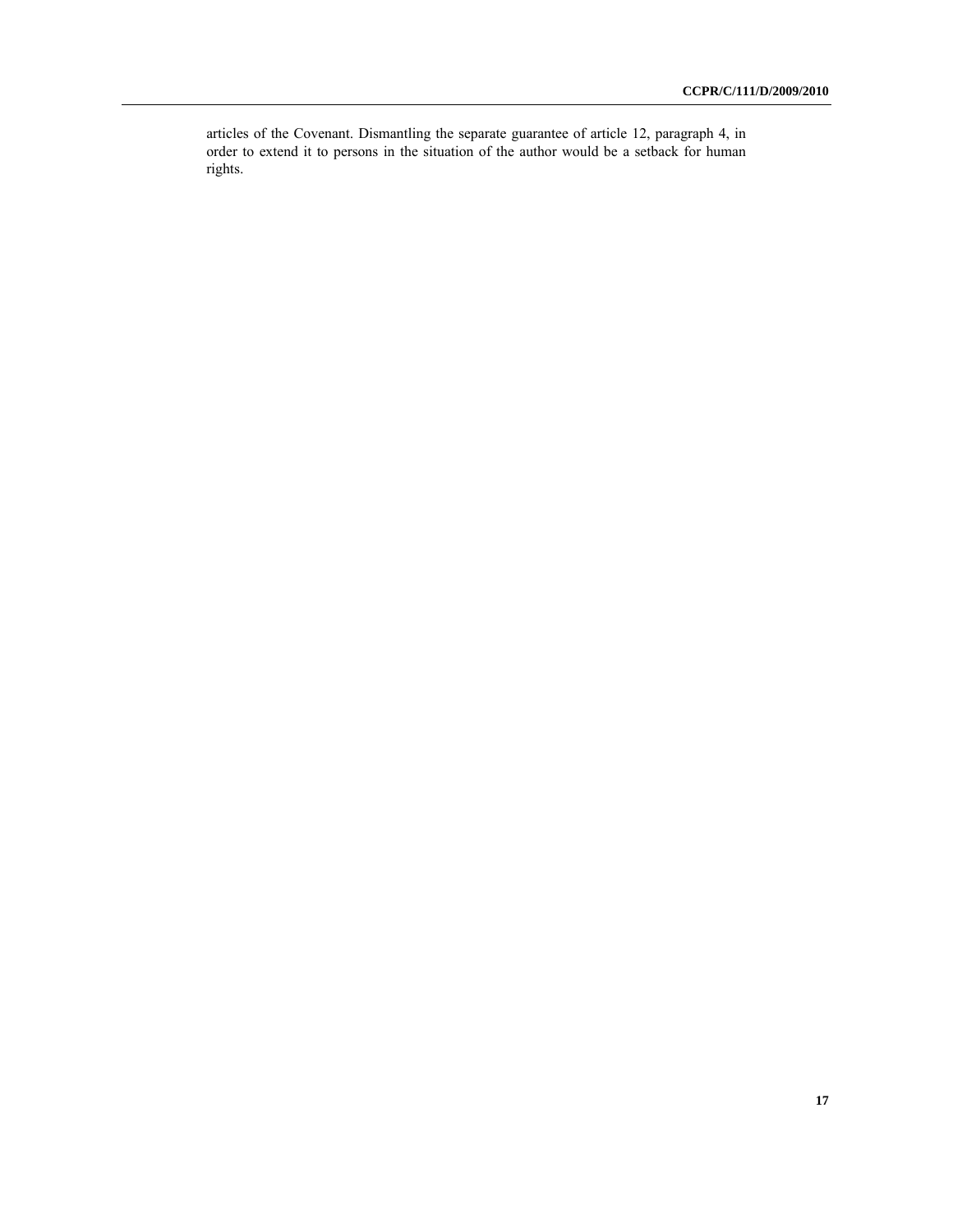### **Individual opinion by Committee member Anja Seibert-Fohr (concurring)**

1. I write separately to explain why the author of this communication does not benefit from the protection of article 12, paragraph 4, and to dispel any misunderstandings which could arise from the Committee's admissibility decision.

2. The decision to declare the communication admissible insofar as it raised issues under article 12 was a procedural resolution that should not be interpreted as one of substance, much less as an affirmation of an overly broad interpretation of article 12, paragraph 4. When the Committee decided to pass the author's claim under article 12 on to the merits, it assumed that the determination of whether article 12, paragraph 4, was applicable to the author's situation required a substantive analysis of whether Kazakhstan could be regarded as the author's country within the meaning of this provision. On the merits, the Committee then refrained from addressing this claim in the light of its finding that there has been a violation of articles 17 and 23 of the Covenant (para. 7.8). Accordingly, the decision not to pronounce itself on the claimed violation of article 12 was not based on any finding to the effect that the author's permanent residence in the State party would be sufficient to protect the author under article 12, paragraph 4. It rather reflects the fact that the essential issues raised in this case related to articles 17 and 23.

3. If the Committee had chosen to take a substantive view on the author's claim under article 12, I would have taken the approach expressed by Messrs. Neuman, Iwasawa and Kälin in their individual opinion because the author's situation falls outside the scope of this provision. Though article 12 does not refer to nationality, the reference to everyone's right to enter "his own country" protects first and foremost a State's own nationals. The Committee has recognized in previous cases that the provision is not entirely restricted to nationals but may embrace specific categories of individuals, who, while not nationals in a formal sense, can be compared to nationals and who for particular reasons require the same degree of protection.<sup>a</sup> Accordingly it explains in its general comment No. 27 that this protection extends to cases in which a person lacks the protection of his or her nationality as he or she is deprived of any effective nationality.<sup>b</sup> It gives the examples of "nationals of a country who have there been stripped of their nationality in violation of international law", "individuals whose country of nationality has been incorporated in or transferred to another national entity, whose nationality is being denied them", and "stateless persons arbitrarily denied the right to acquire the nationality of the country of ... residence".<sup>c</sup>

4. None of the examples given in the general comment applies to the present case. Nor is there any doubt that the author has an effective nationality, namely, that of the Russian Federation. While the author had lived in Kazakhstan since 1994, he continued to be a national of the Russian Federation. His lawful long-term residence in Kazakhstan and his family ties in the State party do not make Kazakhstan "his own country" pursuant to article 12, paragraph 4. Therefore, when he tried to return to Kazakhstan after having visited his relatives in his country of nationality for six months he could not claim the protection under this provision.

<sup>&</sup>lt;sup>a</sup> See communication No. 538/1993, *Stewart v. Canada*, Views adopted on 1 November 1996, para. 12.3. b

See the Committee's general comment No. 27, para. 20. For this reading see also individual opinion by Committee member Sir Nigel Rodley, in *Warsame* v. *Canada*, communication No. 1959/2010, and individual opinion of Committee members Sir Nigel Rodley, Helen Keller and Michael O'Flaherty (dissenting), in *Nystrom v. Australia*, Communication No. 1557/2007.

 $\degree$  See general comment No. 27 (note b above).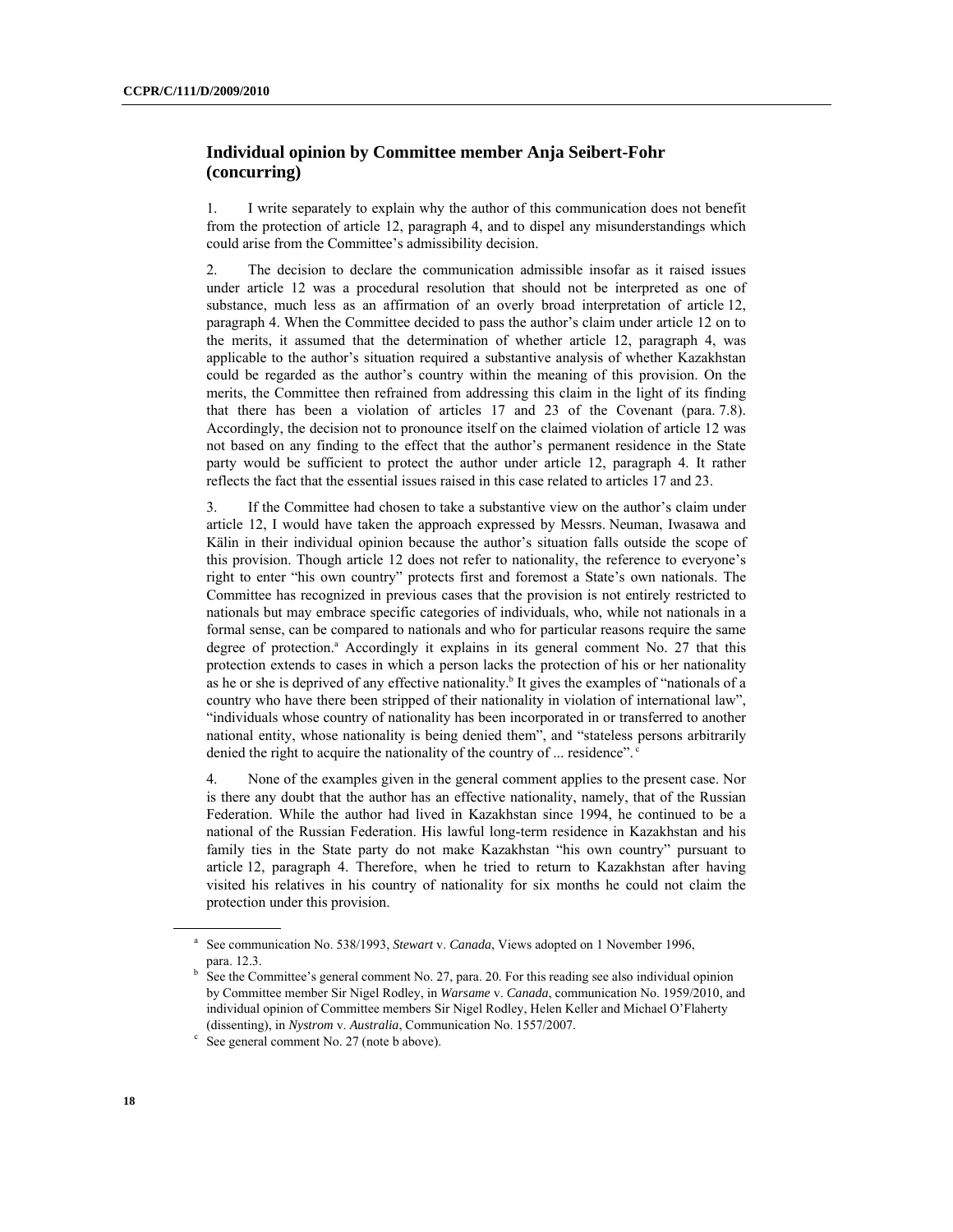<sup>5.</sup> Nonetheless the author of the communication enjoyed the protection of the Covenant, as his personal and family ties were effectively protected under articles 17 and 23. This led the Committee to find a violation of these provisions in the present case. But for the reasons outlined above the Committee could not have gone beyond such a finding by overstretching the scope of article 12, paragraph 4, with a simple reference to the author's long-term residence and personal and family ties in the State party.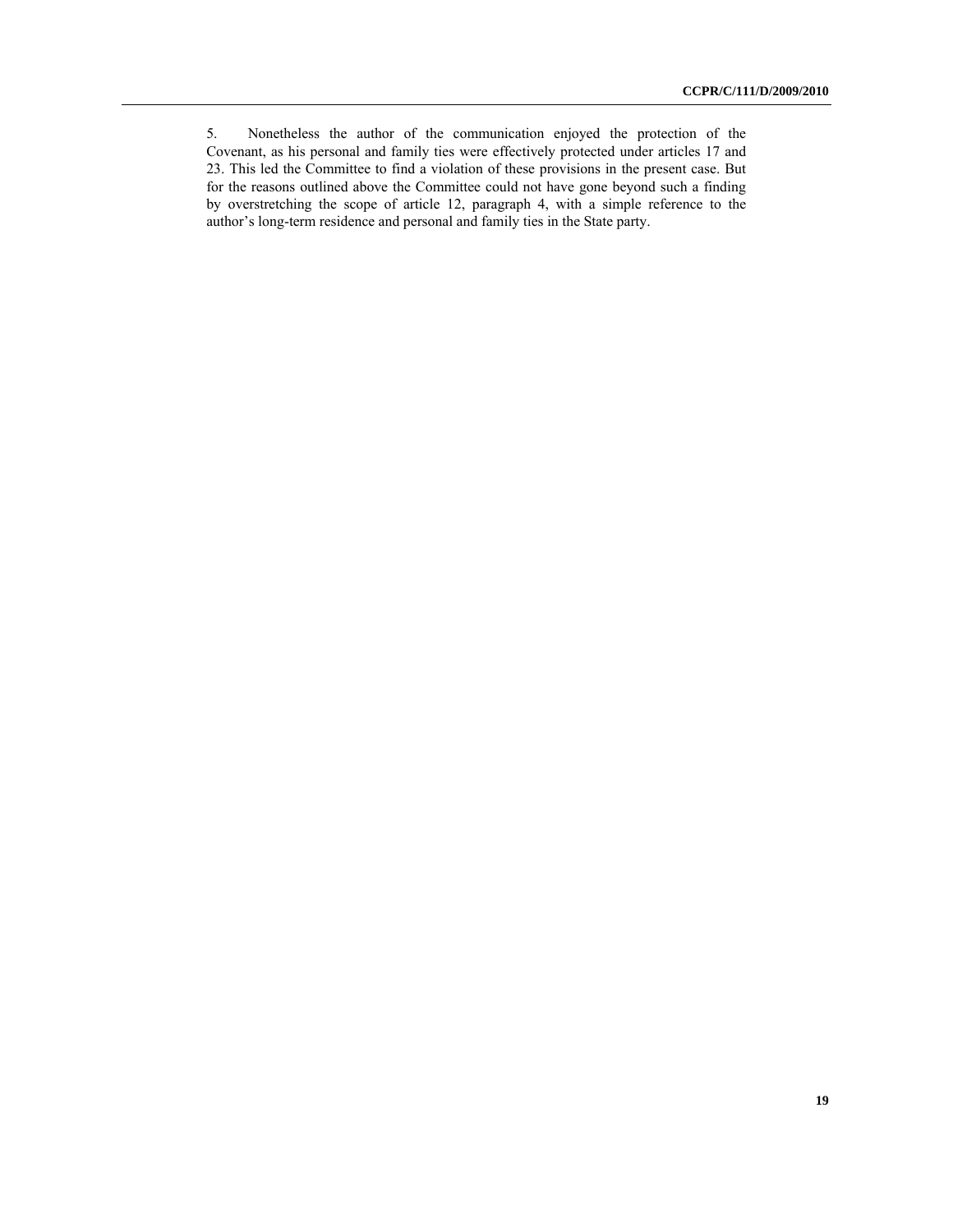#### **Individual opinion by Committee member Yuval Shany (concurring)**

1. While I am in full agreement with the Views of the Committee, I wish to clarify that had the Committee decided to address the merits of the author's claims under article 12, I would have also supported a finding of a violation of paragraph 4 of that article for the reasons stated below.

2. Article 12, paragraph 4, of the Covenant provides that "No one shall be arbitrarily deprived of the right to enter his own country". The term "his own country" has always been understood by the Committee as encompassing not only one's country of nationality, but also a country to which an individual has "special ties to or claims".<sup>a</sup>

3. Although the two concurring opinions appended to the Views highlight the examples provided in paragraph 20 of general comment 27 for application of article 12, paragraph 4, to non-nationals, which appertain to unique circumstances involving individuals stripped of their nationality, individuals residing in countries incorporated into other States and stateless persons, these examples were never meant to be exhaustive in nature. To the contrary, the text of paragraph 20 specifically alludes to "other categories of long-term residents". Furthermore, the two concurring opinions downplay the importance of the overarching legal standard introduced in paragraph 20 of general comment 27 — that the term "his own country" embraces, "*at the very least*, an individual who, because of his special ties to or claims in relation to a given country, *cannot be considered to be a mere alien*" (emphasis added). Indeed, in the past, the Committee has taken the view that where an individual possesses close and enduring connections to a country,<sup>b</sup> he should not be arbitrarily deprived of the right of entry thereto.<sup>c</sup>

4. I also wish to note my disagreement, in this connection, with the reading of the relevant history of the Covenant offered in the concurring opinions, which implies that the interests of long-term permanent residents to re-enter their country of residence were not contemplated by the drafters as important interests worthy of protection under article 12, paragraph 4. To the contrary, there are strong indications in the *travaux préparatoires* that the original version of the text of the paragraph, which covered only nationals, was changed specifically with a view to accommodating the interests of certain permanent residents  $(E/2256-E/CN.4/669, para.195).<sup>d</sup>$ 

5. Given the intensity of ties and claims held by some long-term permanent residents towards the country in which they normally exercise their human rights, their interest in reentering their own country is worthy of a heightened level of protection similar to that afforded to nationals  $-$  i.e. that interferences with the right to enter one's own country

a The Committee's general comment No. 27 (1999), para. 20.

b See communication No. 1557/2007, *Nystrom v. Australia*, Views adopted on 18 July 2011, para. 7.4.

 $\degree$  While the absence of ties to another country may be a relevant factor in the analysis (see e.g. communication No. 1959/2010, *Warsame* v. *Canada,* Views adopted on 21 July 2011, para. 8.5, noting the author's strong ties to Canada and weak ties to Somalia), I am of the view that it is not impossible for a person to have special ties or claims to more than one country, for the purposes of invoking article 12, paragraph 4, in the same way in which a person holding dual nationality may invoke his rights not to be arbitrarily deprived of the right of entry against both of his countries of nationality.<br>d Covering "permanent home" besides nationality and citizenship. See also Manfred Nowak,

*UN Covenant on Civil and Political Rights*: *CCPR Commentary (1993)* pp. 219-220; Hurst Hannum. *The Right to Leave and Return in International Law and Practice* (2981) pp. 56-59.